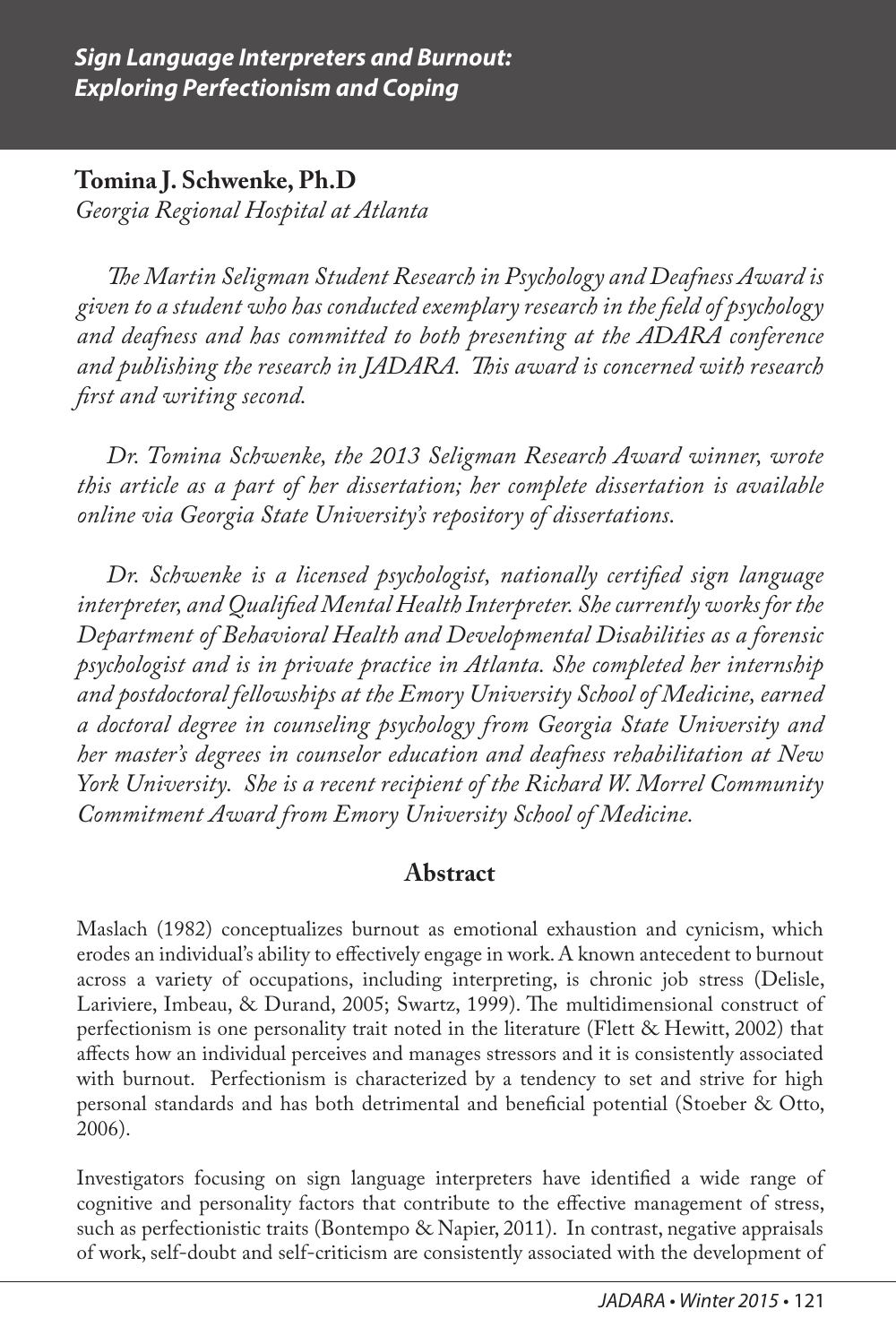burnout amongst sign language interpreters (Qin, Marshall, Mozrall, & Marschark, 2008; Schwenke, Ashby & Gnilka, 2014). Within the extant literature there is evidence that perfectionistic traits, influence an individual's personal assessment of work demands and can contribute to the development of burnout. The current literature review explores the issue of burnout within the field of interpreting by considering the role of perfectionism, stress and coping, and lays the groundwork for additional research.

#### *Keywords: sign language interpreters, burnout, perfectionism, perceived stress, coping resources*

Burnout is a syndrome defined by emotional exhaustion, which develops in response to the ongoing pressure of managing complex people-related interactions (Maslach, 1982). Specific to sign language interpreters, psychological job stress is positively associated with fatigue, injury, and burnout (Bower, 2013; Feuerstein, Carosella, Burrell, Marshal, & DeCaro, 1997; Heller, Stansfield, Stark, & Langholz, 1986, Schwenke, Ashby, & Gnilka, 2014). Within the interpreting profession, burnout is linked to personal distress and early departure, or reduced hours working, in the profession (Bower, 2013; Dean & Pollard, 2001).

Researchers have identified several organizational and individual factors that contribute to interpreter stress and burnout (Bower, 2013; Schwenke, Ashby, & Gnilka, 2014). Researchers Timarovà and Salaets (2011) highlight that training and working as an interpreter is inherently quickpaced, complex, and challenging. Similarly, the credentialing bodies of the National Association for the Deaf (NAD) and the Registry of Interpreters for the Deaf (RID) recognize that to obtain certification interpreters must have the requisite linguistic, cognitive and technical skills, as well as, physical stamina, emotional stability and endurance (RID, 2012). In a research study conducted by Bower (2013) video relay service (VRS) interpreters were surveyed and it was learned managing calls in which the caller is angry with the interpreter, concerns about the length of time between calls, and receiving 911 calls were ranked the top stressors.

Scholars in the field of stress and coping highlight the significant role of personality traits related to an individual's appraisal of events and related management of stressors (Flett & Hewitt, 2002; Lazarus & Folkman, 1984; Stoeber & Otto, 2006). The construct of perfectionism is a personality trait consistently associated with the development of stress in non-clinical populations (Chang, Watkins, & Banks, 2004), in specific professions (D'Souza, Egan, & Rees, 2011; Mitchelson & Burns, 1998), and amongst athletes (Chen, Kee, Chen, & Tsaim, 2008; Stoeber & Rennert, 2008).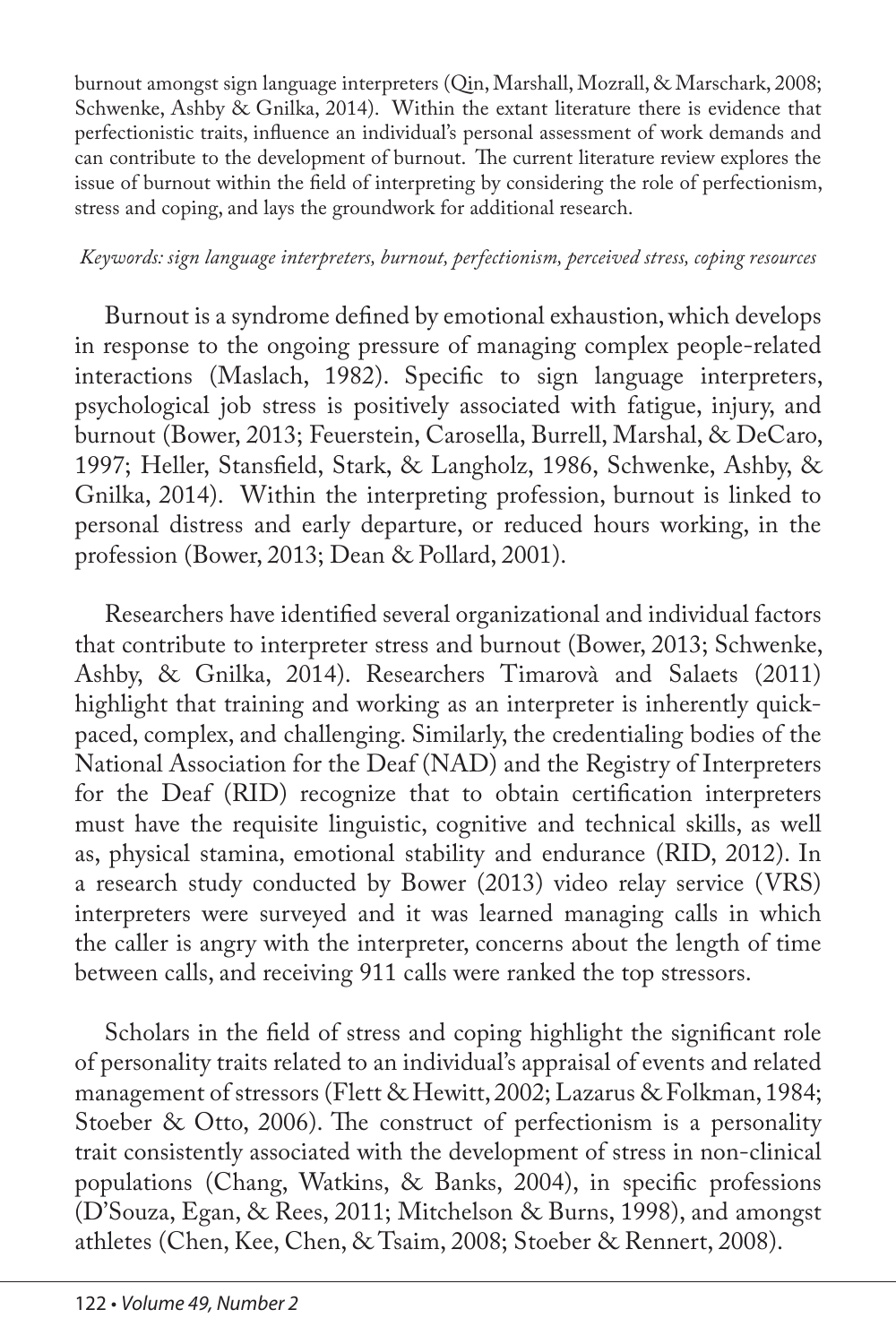Investigators focusing on sign language interpreters identify a wide range of personal factors that contribute to career success, positive job performance, and effective stress management. A study of completion rates for sign language interpreting programs identified those interpreters with personality styles described as conscientious strove for high professional standards, reflected upon their personal performance in ways that facilitated learning, and successfully managed job stressors (Bontempo & Napier, 2011). In contrast, a study of interpreters conducted by Qin, Marshall, Mozrall, and Marschark (2008) found an association between interpreters' concerns about job performance, the use of ineffective coping strategies, and the development of stress-related physical injury on the job. These studies address the underpinnings of burnout amongst sign language interpreters by exploring influential factors such as personality, stress, and coping.

# **Interpreting Profession and Stress**

The Registry of Interpreters for the Deaf (RID) website states there is a need for qualified interpreters to meet the growing demand for the service (2012). However, there are both recruitment and retention issues that contribute to the insufficient supply of interpreters (Dean & Pollard, 2001). Attaining the requisite skills and completing all educational and credentialing requirements to become an interpreter requires a time commitment, but critical to sustaining in the field is the ability to cope with inherent stressors.

Researchers studying the process of interpreting identify an association between chronic stress and illness, injury and burnout amongst interpreters (Bower, 2013; Qin, et al., 2008). Their findings highlight a positive association between high levels of job stress and reports of fatigue, physical disorders, and burnout. Researchers identify that physical stressors and psychological distress significantly impair an interpreter's linguistic and cognitive capacity, physical stamina and emotional stability. In one study (Qin et al., 2008), interpreters with increased physical pain in the wrist and back also reported higher levels of perceived stress. Within the sample, those interpreters who identified as "stressed," used an emphasized sign style (e.g., signs are produced faster and sharper and the non-dominant hand is used with greater frequency) and reported higher levels of increased physical tension and fatigue. Additionally, researchers identified that interpreters experience several occupational health problems associated with high levels of stress, such as upper extremity cumulative trauma disorder and carpal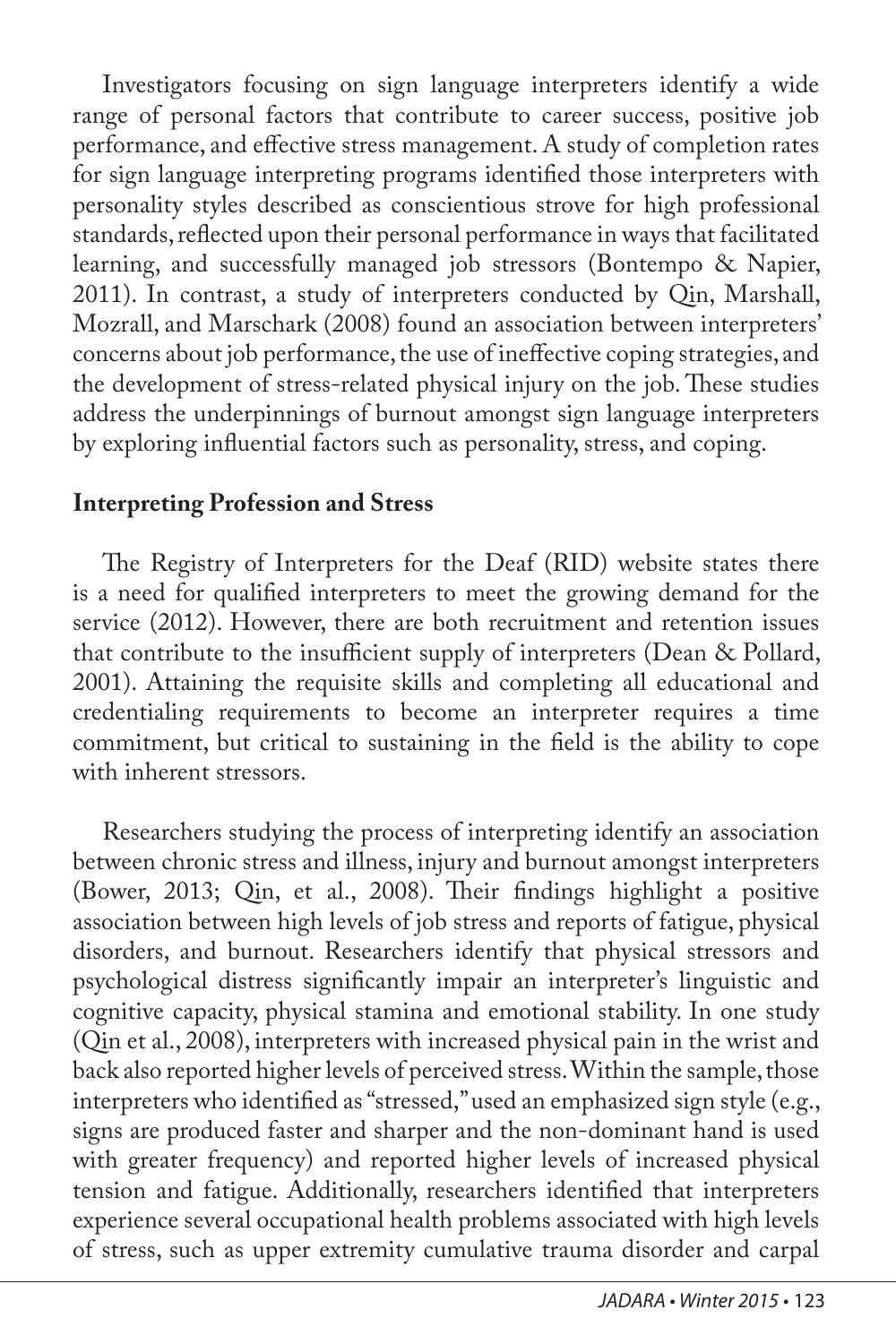tunnel syndrome (Feuerstein et al., 1997; Qin et al., 2008). Overall, stress can tax the body and mind and increase one's susceptibility to emotional and physical exhaustion, symptoms consistent with the construct of burnout.

Chronic job strain is frequently identified as a precursor to negative outcomes such as anxiety, depression, immune deficiency, and strokes (Matheny & McCarthy, 2000). However, in some cases job stress is associated with positive outcomes. For instance, Timarovà and Salaets (2011) identify that successful interpreting students performed well with medium to high levels of reported anxiety that was used to facilitate a helpful level of excitement and arousal and was associated with a perceived challenge related to the interpreting task. Overall, student interpreters with efficient coping strategies for working in stressful work conditions demonstrated advantages with regard to their capacity to learn and perform (Timarovà & Salaets, 2011).

Interpreters must have the capacity to cope with a variety of challenging and potentially stressful situations. To assist interpreters in coping with daily job challenges in order to effectively and efficiently interpret, Dean and Pollard (2001) developed the Demand Control Schema for Interpreting Work (DC-S), drawing from the occupational research conducted by Robert Karasek (1979). In using the DC-S interpreters identify various personal and environmental factors that comprise working conditions in order to increase professional competency and quality. The interpreter assesses for contextual factors, specifically job challenges (demands) and resources (controls) that influence an interpreter's work. Interpreters are asked to analyze several factors, including interpersonal (e.g., unique perceptions) and intrapersonal variables (e.g., doubts or questions about performance) that influence an interpreter's emotional reaction when navigating interpreting assignments (Dean & Pollard, 2001).

Dean and Pollard's (2001) DC-S is consistent with Karasek's (1979) research, in which stressful experiences and job strains are not judged as inherently bad. Karasek (1979) hypothesized that high-stress jobs can optimally challenge workers, resulting in job satisfaction. Specifically, Karasek observed that individuals who experience high levels of both demands and controls were typically satisfied with their work (1979). In contrast, Karasek identified that individuals with high levels of job demands and low levels of controls (e.g., job decision latitude) were predictably less satisfied (1979). In general, when workers appraised themselves as having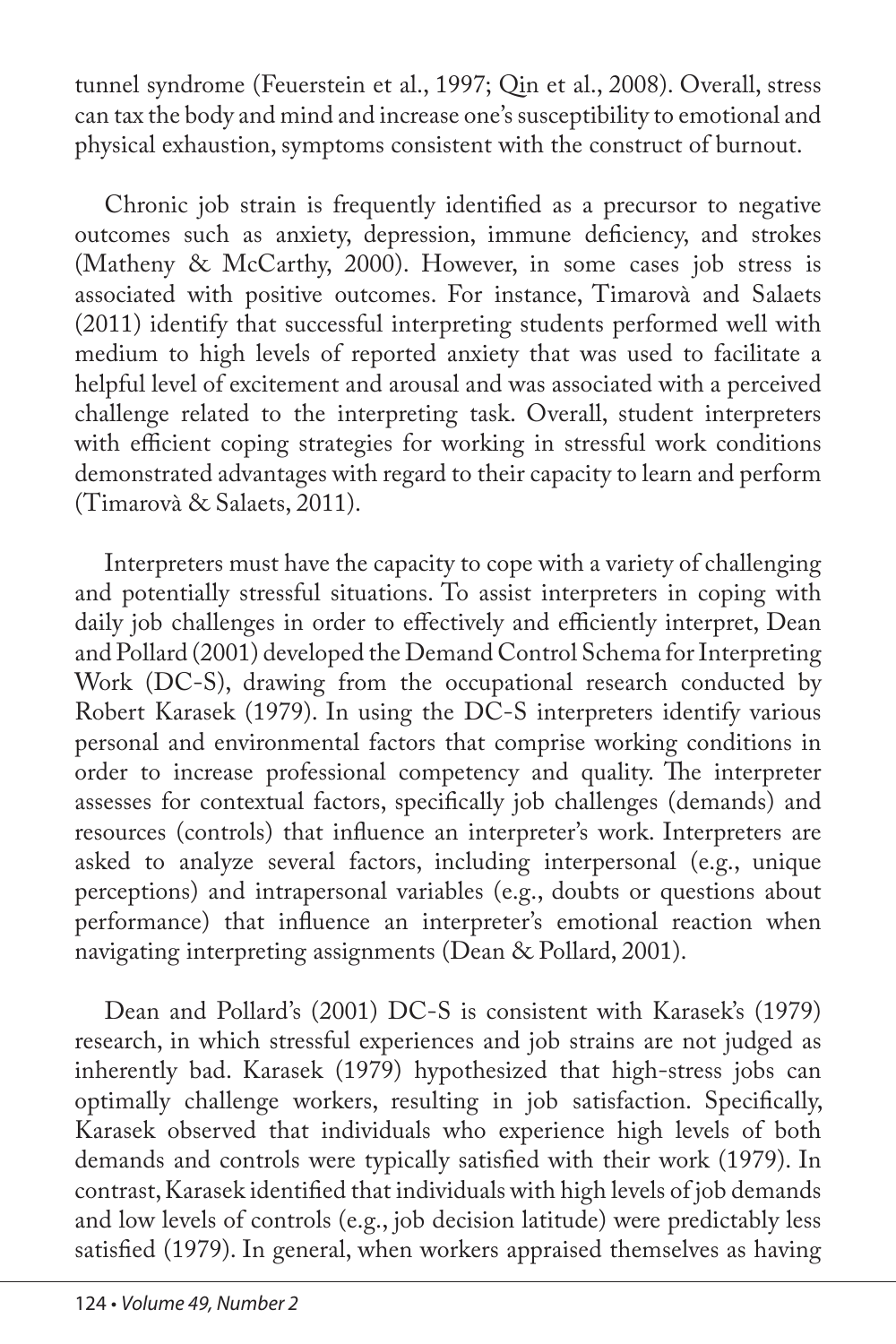insufficient resources to manage excessive job challenges they were at increased risk of feeling overwhelmed, overtaxed and dissatisfied (Karasek, 1979). Thus, for Karasek (1979), a variety of individual and contextual variables coalesce to inform an individual's reaction to stressors.

Karasek's (1979) job demand theory posits personal, organizational and environmental factors work together. Thus, an individual who is optimally challenged at work and has sufficient resources will perceive work as satisfying and stressors as manageable. In contrast, an individual who perceives the availability of resources as insufficient to meet job demands will experience work as a source of chronic stress, a factor increasing the risk of burnout (Karasek, 1979). Karasek's (1979) demand-control theory, his job analysis method, and his developed research instruments are used extensively to study stress-related health outcomes. Karasek (1979) compared those professions that yielded high levels of emotional and physical distress with those that yielded low levels of emotional and physical distress. In assessing the physical, psychological, social, and organizational aspects of a job, Karasek (1979) was then able to categorize specific occupations in which workers consistently expressed higher rates of job dissatisfaction and stress-related illnesses.

Utilizing the instrument developed by Karasek et al. (1998), the Job Content Questionnaire, (JQQ), Dean and Pollard (2010) surveyed sign language interpreters to assess which contextual factors significantly contribute to distress. Dean and Pollard (2010) identified that interpreters reported higher job demands and distress working in VRS call centers and school (K-12 education) settings compared to interpreters in freelance interpreting settings. Bower (2013) conducted a study of stress and burnout in a sample of 355 video relay service interpreters. In this sample, over seventy-five percent of the respondents reported a current or past experience of burnout. More specifically, 60% of the individuals sampled reported they were currently burnt out and seven percent acknowledged they quit VRS work as a result of burnout.

# **Defining Burnout**

Psychiatrist Herbert Freudenberger first coined the term *burnout*  in 1974. He observed a specific type of clinicians, specifically those highly motivated and idealistic, appeared susceptible to a gradual loss of commitment, motivation, and energy. Maslach (1982) made similar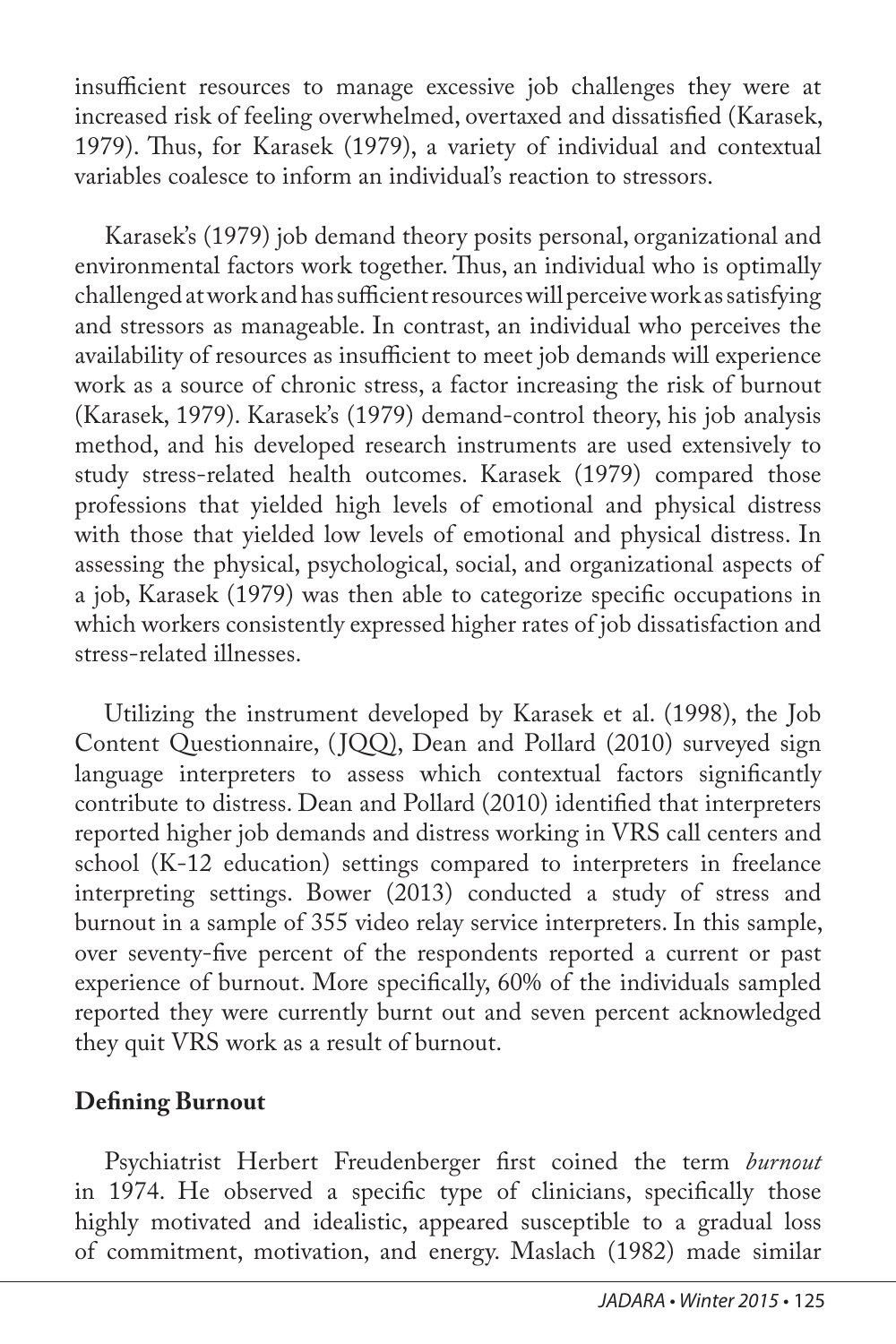observations, conceptualizing burnout as a syndrome of fatigue, cynicism, and inefficacy, and naming emotional exhaustion, depersonalization, and personal accomplishment as the three key dimensions. These symptoms of burnout further erode an individual's engagement with work that was formerly viewed as important and meaningful, causing cynical and emotional fatigue. Distinct from a clinical or psychiatric diagnosis, burnout develops from exposure to chronic work stress rather than traumatic natural events or stressors related to major life events (Etzion & Pines, 1986). Burnout is primarily discussed in relationship to work; however, a growing number of studies have associated symptoms of burnout with nonoccupational settings, including marriage, school performance, and athletic competition (Chen et al., 2008; Hill, Hall, Appleton, & Kozub, 2008; Hill, Hall, Appleton, & Murray, 2010).

Maslach and Leiter (2008) conceptualize that high levels of depersonalization and low levels of personal accomplishment additionally contribute to burnout The aspect of burnout called depersonalization, similar to cynicism, is defined by a sense of callousness and dehumanizing feelings towards others. Personal accomplishment, another aspect of burnout, relates to an individual's feelings of success, competence, and ability to perform on the job. Maslach (1982) identify that reduced feelings of personal accomplishment result in habitual and negative self-assessments and overall dissatisfaction with one's professional performance.

Maslach (1982) identifies emotional exhaustion as one of the three core elements of burnout. However, researchers such as Kristensen, Borritz, Villadsen, and Christensen (2005) argue burnout involves only emotional exhaustion. Similarly, Shirom (1989) identifies emotional exhaustion as the hallmark of burnout, which results from high levels of work demands, which cause an individual to feel, overextended and depleted of coping resources. Emotional exhaustion closely resembles other stress reactions explored in the occupational stress literature, including fatigue, psychosomatic complaints, and anxiety (Demerouti, Bakker, Nachreiner, & Schaufeli, 2001) and shares overlapping characteristics with clinical depression (Etzion & Pines, 1986).

Demerouti et al. (2001) found the pathways to developing burnout altered the presentation of the symptoms. In a study of burnout, Demerouti et al. (2001) utilized the job demands-resources model of burnout ( JD-R) to identify specific constellations of demand and control factors predictive of either emotional exhaustion or disengagement. Specifically,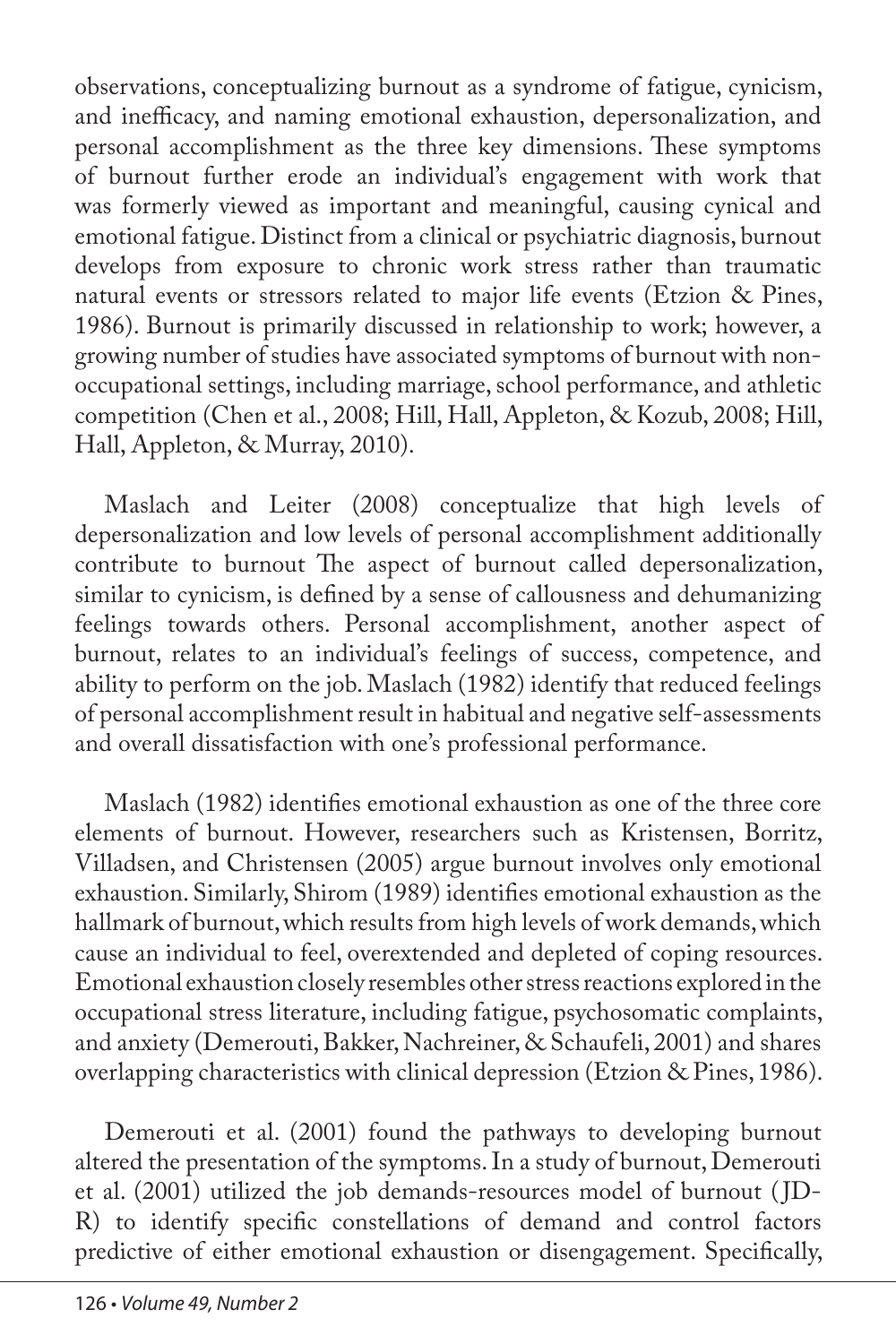high job demands were positively related to a type of burnout defined by emotional exhaustion, with increased symptoms of fatigue, psychosomatic complaints, and anxiety. By comparison, insufficient or low levels of job resources correlated with a kind of burnout characterized by a sense of depersonalization or detachment from others.

Burnout theory posits that the problem of increased emotional exhaustion and depersonalization arises from a mismatch between people and their jobs (Maslach & Lieter, 2008). Specific factors that contribute to the development of burnout are person-environment conflicts related to work overload, lack of control, insufficient reward, breakdown in community, absence of fairness, and conflicting values. Maslach (1982) pinpointed several negative outcomes associated with burnout, including the deterioration in the quality of care and service to recipients, increased job turnover, absenteeism, low morale, and psychological and medical problems, including insomnia, substance abuse issues, marital problems, and fatigue.

Maslach and Leiter (2008) identified work engagement as conditionally related to the person-environment match. Whereas burnout is associated with several undesirable outcomes, work engagement is associated with several desirable outcomes, including improved psychological well being, work satisfaction and contentment with job performance. Maslach and Leiter (2008) conceptualize a dichotomous relationship between burnout and work engagement in which an individual's experiences exhaustion versus energy, cynicism versus involvement, and inefficacy versus efficacy.

The person-environment match influences where an individual falls on the theoretical burnout-work engagement continuum. In general, workers who are on the burnout end of the continuum feel disengaged and dissatisfied with work, while those who are on the engaged end of the continuum feel fulfilled and satisfied (Maslach & Leiter, 2008; Schaufeli & Bakker, 2004). Individual factors such as personality traits act upon environmental factors, influencing whether a person feels engaged in work or burned out by particular work conditions. Personality differences explain why some individuals thrive in challenging work environments when others find the same situation overwhelming. Overall, personality plays a critical role in how an individual experiences his/her work setting, which influences whether that individual views the situation as stressful or not.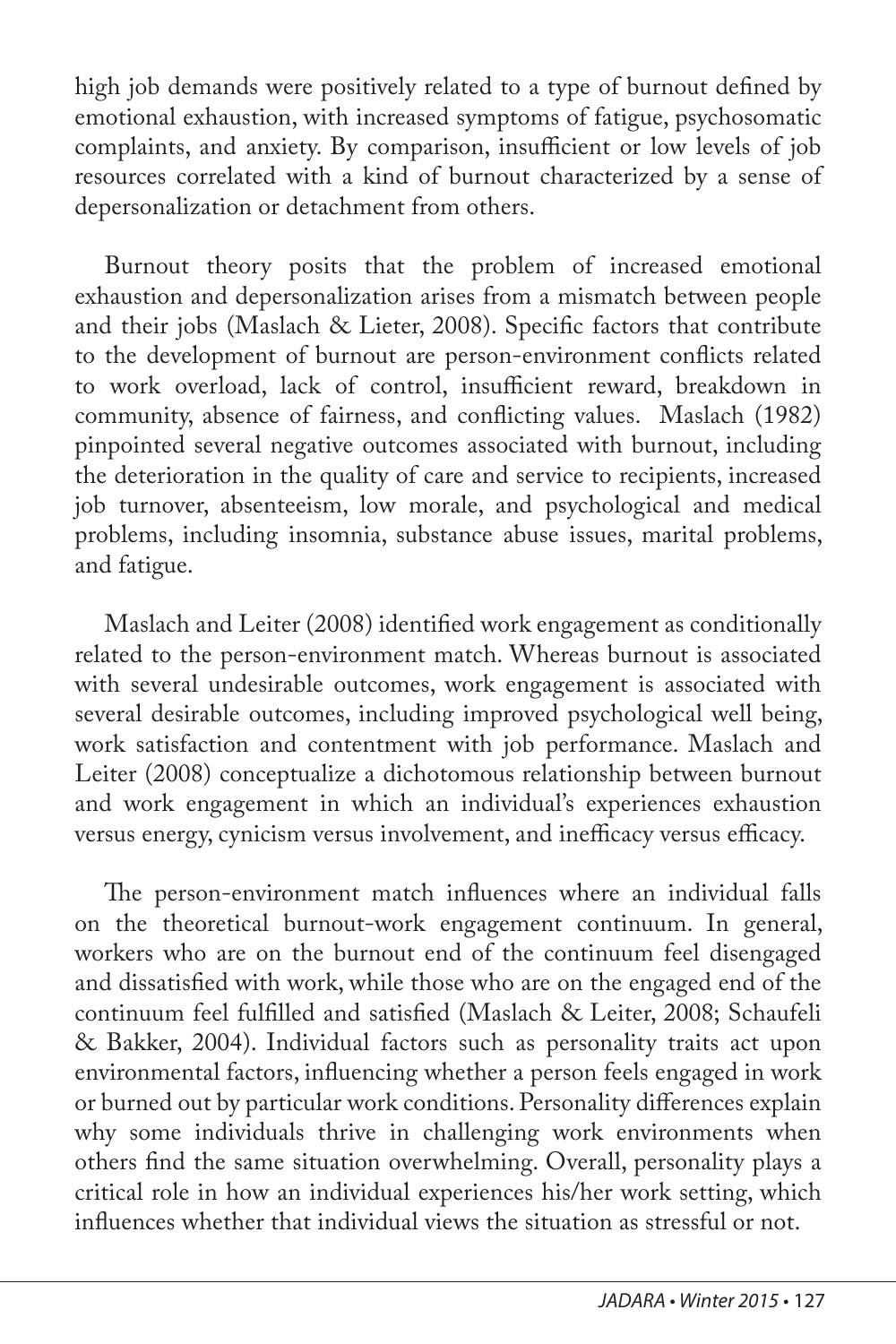Theories of burnout (Demerouti et al., 2001; Maslach & Leiter, 2008; Schaufeli & Bakker, 2004) and occupational health (Karasek, 1979) provide a framework for understanding the dynamics between a worker and his/ her work environment. Working conditions, primarily the relationship between job demands and controls, are predictive of an individual's pattern of responses to stress (Karasek, 1979). Burnout theory underscores the importance of the fit between the person and the environment, specifically noting that personality characteristics, as much as contextual variables, are predictive of where the individual falls on the job engagement-burnout continuum (Maslach & Leiter, 2008).

Personality traits likely contribute to increased levels of burnout amongst interpreters. Several studies of interpreter burnout identify high personal expectations, concerns over mistakes, and impairments in stress coping - all perfectionistic traits - as possible contributors to distress (Heller, Stansfield, Stark, & Langholtz, 1986; Qin et al., 2008; Roziner & Shlesinger, 2010). Specifically, Heller et al. (1986) observed that interpreters' perceptions of high performance expectations, limited support outlets and perceived skill inadequacies were contributing factors to burnout. In a study of conference interpreters, a majority of the sample reported low levels of satisfaction with the quality of their job performance and high levels of burnout (Roziner & Shlesinger, 2010). In a study by Branam (1991) related to burnout and sign language interpreters, stress was most commonly associated with unattainably high performance expectations and perceived skill inadequacies. These findings highlight the relationship between burnout and a desire to produce quality work and critical self-assessment of performance as inadequate. Although the above-mentioned studies of burnout do not explicitly identify a specific personality characteristic, there is conceptual overlap between their findings and the construct of perfectionism.

### **Relationship between Perfectionism and Burnout**

Contrary to what might be expected, Freundenberger (1974) observed that those who were conscientious and enthusiastic about their work experienced burnout at greater rates. He hypothesized personality characteristics, specifically perfectionistic tendencies, played a critical role in the development of fatigue and cynicism. Freundenberger (1974) observed that idealistic workers striving to maintain high performance standards more quickly showed decreased motivation and energy towards work.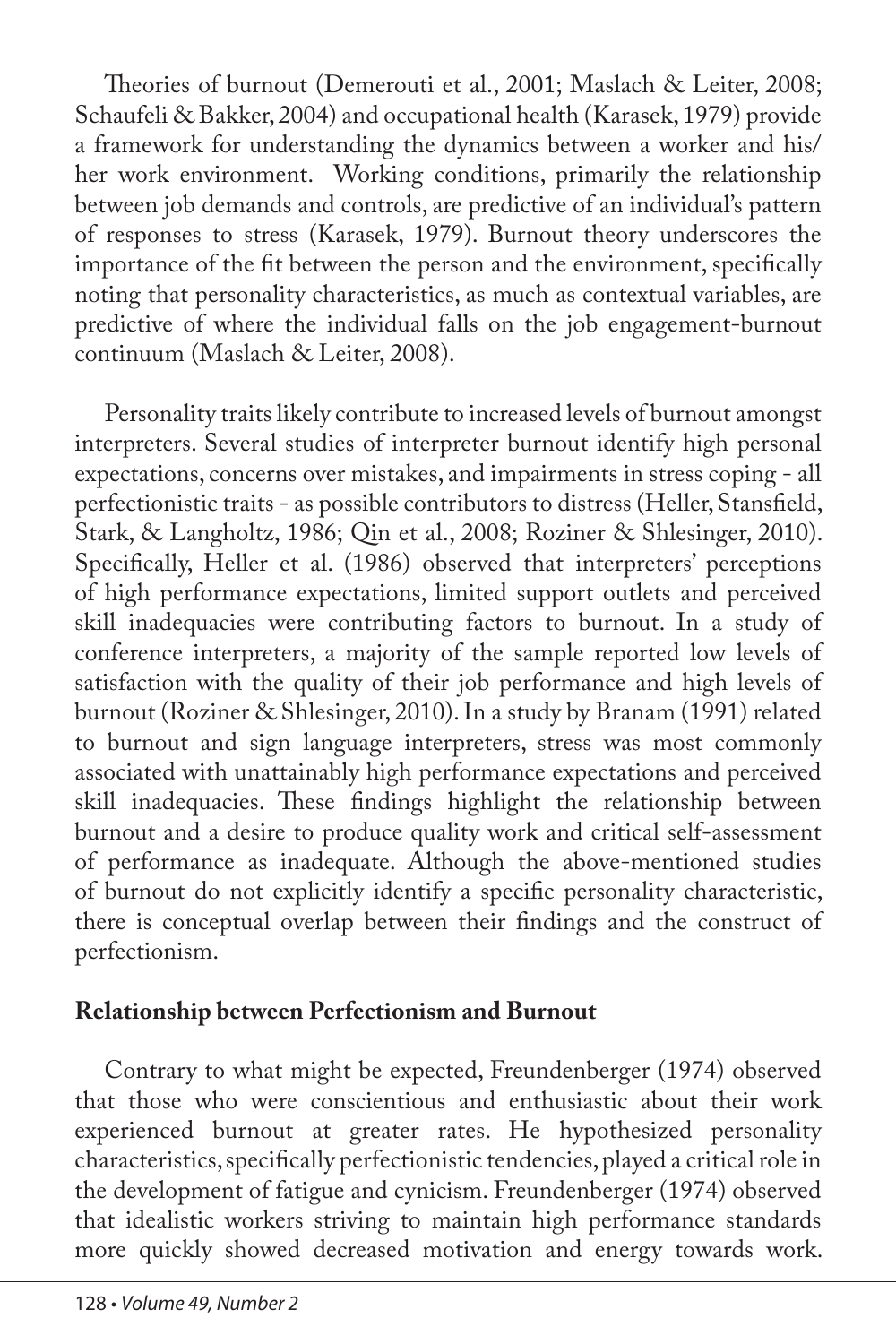Empirical findings support Freundenberger's (1974) early observations. For instance, positive correlation between perfectionistic tendencies and the development of burnout is observed across numerous occupations including clinical psychologists (D'Souza, Egan & Rees, 2011), schoolteachers (Stoeber & Rennert, 2008), career mothers (Mitchelson & Burns, 1998), clergy (Grosch & Olsen, 2000), physicians (Houkes, Winants, & Twellaar, 2008), and coaches (Tashman, Tenenbaum, & Eklund, 2010).

While some researchers conceptualize perfectionism as a negative and problematic personality trait other researchers acknowledge the potential advantages of perfectionism. Burns (1980) defines the construct of perfectionism as unidimensional and as negative and neurotic, culminating in an increased level of distress for the individual who possesses this characteristic. According to Burns (1980), individuals with a perfectionistic drive are generally unrealistic and directed towards maintaining abnormally high standards in personal performance or occupational endeavors. A balanced view of the construct positions that positive or *normal* perfectionism is distinct from negative or *neurotic* perfectionism (Hamachek, 1978). Specifically, the normal perfectionist pursues high standards, tolerates mistakes, and derives satisfaction following task completion. In contrast, the neurotic perfectionist fears failure, does not easily tolerate mistakes, and derives little self-satisfaction from task accomplishment.

Various researchers have elaborated upon the construct of perfectionism. Frost, Marten, Lahart, and Rosenblate (1991) incorporate intrapersonal issues into their conceptualization of perfectionism and emphasize aspects of perfectionism related to neurotic concerns about meeting social expectations, tendencies towards critical self-evaluations, and doubts about the effectiveness of one's actions. Additionally, Flett and Hewitt (2002) include interpersonal issues into their conceptualization and identify three types of perfectionism, including self-oriented, other-oriented, and socially prescribed. As the categorical names suggest, self-oriented perfectionists set high standards for themselves; other-oriented perfectionism maintain high standards on behalf of significant others; and socially prescribed perfectionism believe that significant others are maintaining high standards for them (Flett & Hewitt, 2002). Especially applicable to the work of sign language interpreters is Flett and Hewitt's notion of the selforiented perfectionists who demands high personal standards for him or herself but is not easily satisfied with his/her resulting performance. This echoes research findings related to stress and the development of burnout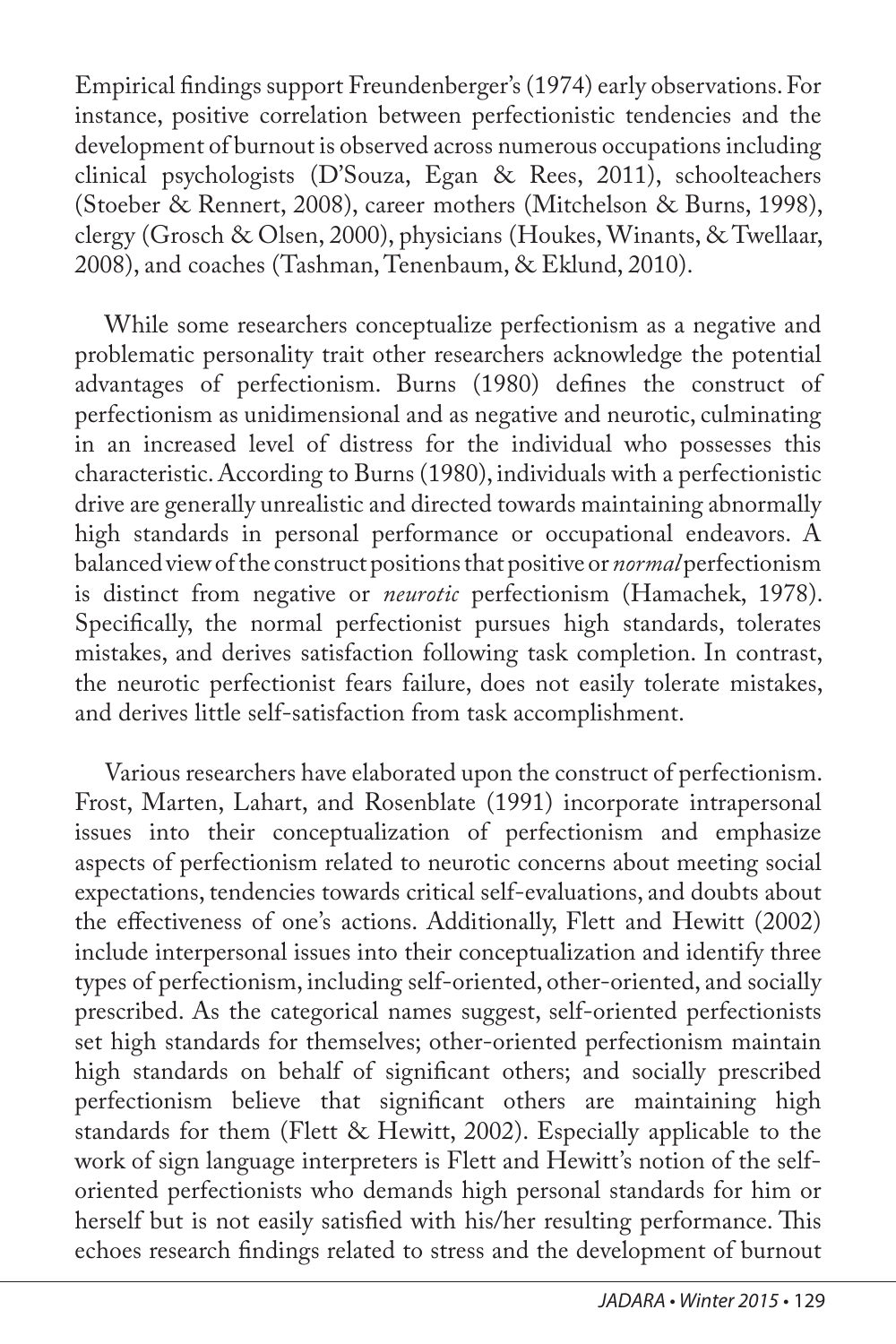within the interpreting profession, in which interpreters set high personal standards and are self-critical of their perceived job performance (Heller et al., 1986; Qin et al., 2008; Roziner & Shlesinger, 2010).

Contemporary scholars generally define perfectionism as a multidimensional construct characterized by the setting of high personal standards and that can be experienced as either maladaptive or adaptive (Stoeber & Otto, 2006). The maladaptive perfectionist experiences distress from the discrepancy experienced between personal standards and his/her negative appraisals of performance (Rice & Slaney, 2002). In contrast, the adaptive perfectionist experiences less distress when goals are not met and experiences less of a disparity between personal standards and his/ her assessed performance. Thus, the distress experienced by a perfectionist does not arise from the establishment of high performance standards in and of itself, but rather from the discrepancy experienced between one's established standards and the negative appraisal of one's performance (Stoeber & Otto, 2006).

Research findings provide evidence that maladaptive perfectionists experience greater negative psychological outcomes, including elevated levels of depression (Frost, Benton, & Dowrick, 1990), elevated levels of anxiety (Flett, Hewitt, & Dyck, 1989), decreased self-esteem (Ashby, Rice, & Martin, 2006), elevated self-criticism (Flett and Hewitt, 2002), lower satisfaction with life (Ashby, et al., 2006), increased fear of intimacy (Martin & Ashby, 2004) and elevated levels of burnout (Grosch & Olsen, 1998; Houkes et al., 2008; Mitchelson & Burns, 1998; Stoeber & Rennert, 2008; Tashman et al., 2010). Clinically, maladaptive perfectionism is associated with greater levels of personal distress and clinical diagnoses, including eating disorders, anxiety disorders and depression (Egan, Wade, & Shafran, 2011). In contrast, adaptive perfectionists' appraisals of their performance are less likely to induce stress (Stoltz & Ashby, 2007) and are more likely to facilitate the learning of challenging new skill or sport (Gould, Dieffenbach, & Moffett, 2002). Adaptive perfectionistic traits are also associated with positive and beneficial outcomes such as psychological wellbeing (Slaney et al., 2001), higher levels of self-esteem (Ashby & Rice, 2002), greater life satisfaction and lower levels of depression (Wang, Yuen, & Slaney, 2009).

Perfectionistic traits potentially aid individuals in the achievement of personal goals (Burns, 1980). Several empirical studies of high achieving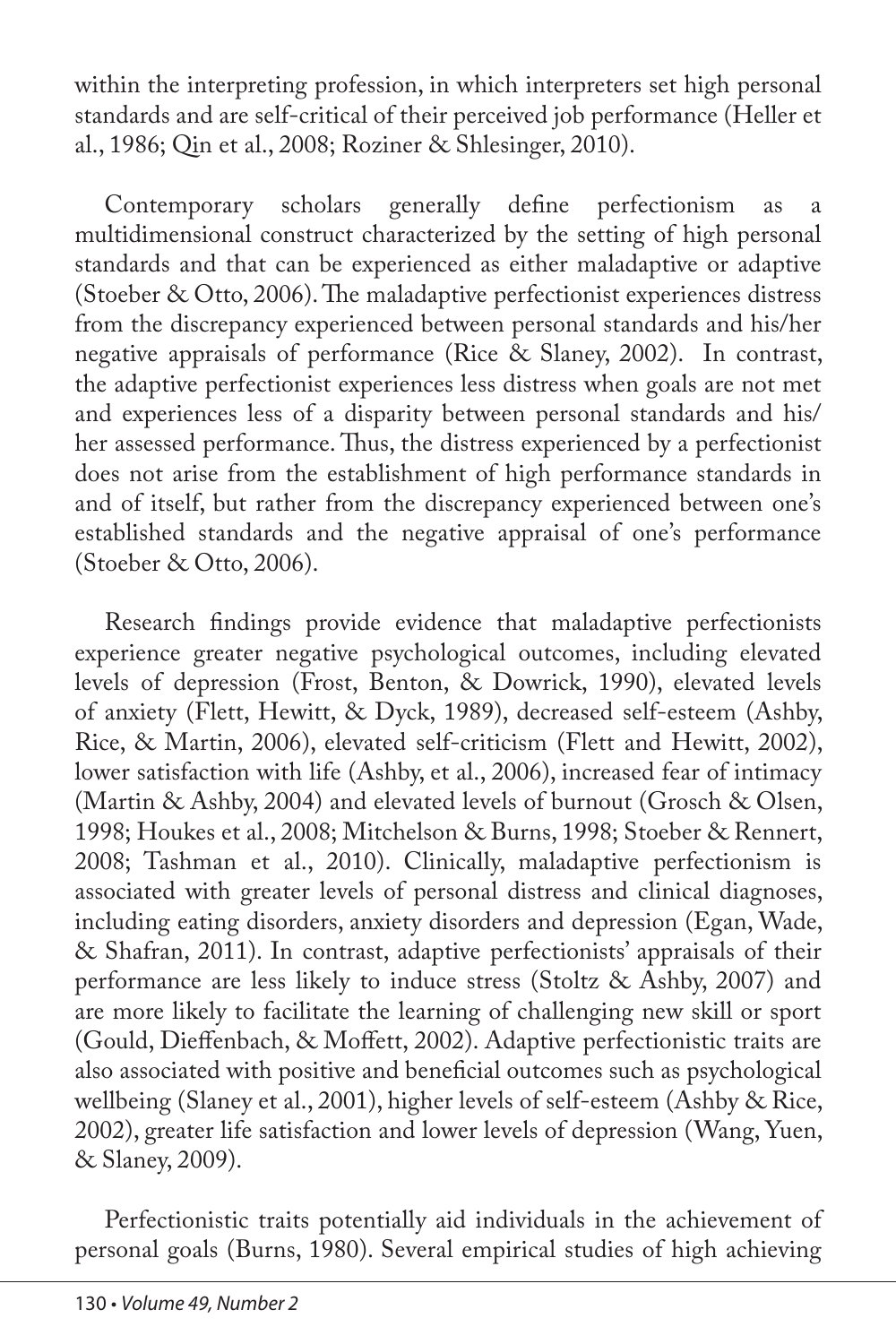students (Bieling, Israeli, Smith, & Antony, 2003), professionals (Houkes et al., 2008) and Olympic athletes (Gould et al., 2002) highlight the benefits of having perfectionistic traits, specifically with regard to establishing high personal standards. Therefore, perfectionists - adaptive or maladaptive often do not wish to concede their perfectionistic traits (Burns, 1980) or lower their performance standards (Slaney, Rice, Mobley, Trippi, & Ashby, 2001. Although the adherence to high personal standards is distressing for the maladaptive perfectionist, lightening up or lowering personal standards does not seem a desirable option.

Maladaptive perfectionists are more prone to negatively appraise performance resulting in feelings of discouragement and distress (Rice & Slaney, 2002; Ashby & Rice, 2002). Research suggests perfectionistic tendencies, specifically negative appraisals of personal performance, are predictive of burnout (Chen et al., 2008; Hill et al., 2008; Hill et al., 2010). For instance, researchers (Gould, Udry, Tuffey, & Loehr, 1996; Lemyre, Hall & Roberts, 2008) have identified that amongst athletes, those with perfectionistic traits who repeatedly engage in maladaptive self-appraisals and self-criticism reported high levels of burnout (Appleton, Hall & Hill, 2009; Gould et al., 1996; Lemyre et al., 2008). Tashman et al. (2010) found that athletic coaches who reported high perfectionistic standards and chronic feelings of inadequacy related to their job performance reported high levels of burnout. In studies that address stress and burnout within the interpreting profession it is observed that stress and burnout are more prevalent when interpreters engage in patterns of thinking dominated by negative self-talk, concerns about performance, and critical assessments of skill competency (Heller et al., 1986 Roziner & Shlesinger, 2010).

Bontempo and Napier (2011) identify that the personality characteristics of sign language interpreters influence their capacity to manage stress and perform on the job. Dean and Pollard (2001) recognize that work demands, stressors and coping resources are experienced through the filter of the interpreter. For instance, intrapersonal, or personality factors influence how interpreters judge their capacity to successfully convey a message and how they manage the emotional content and reactions to the work. Furthermore, environmental and personal factors influence interpreters' stress reactions, which in turn influence behaviors, cognitive functioning, mood, and psychological wellbeing (Dean & Pollard, 2001).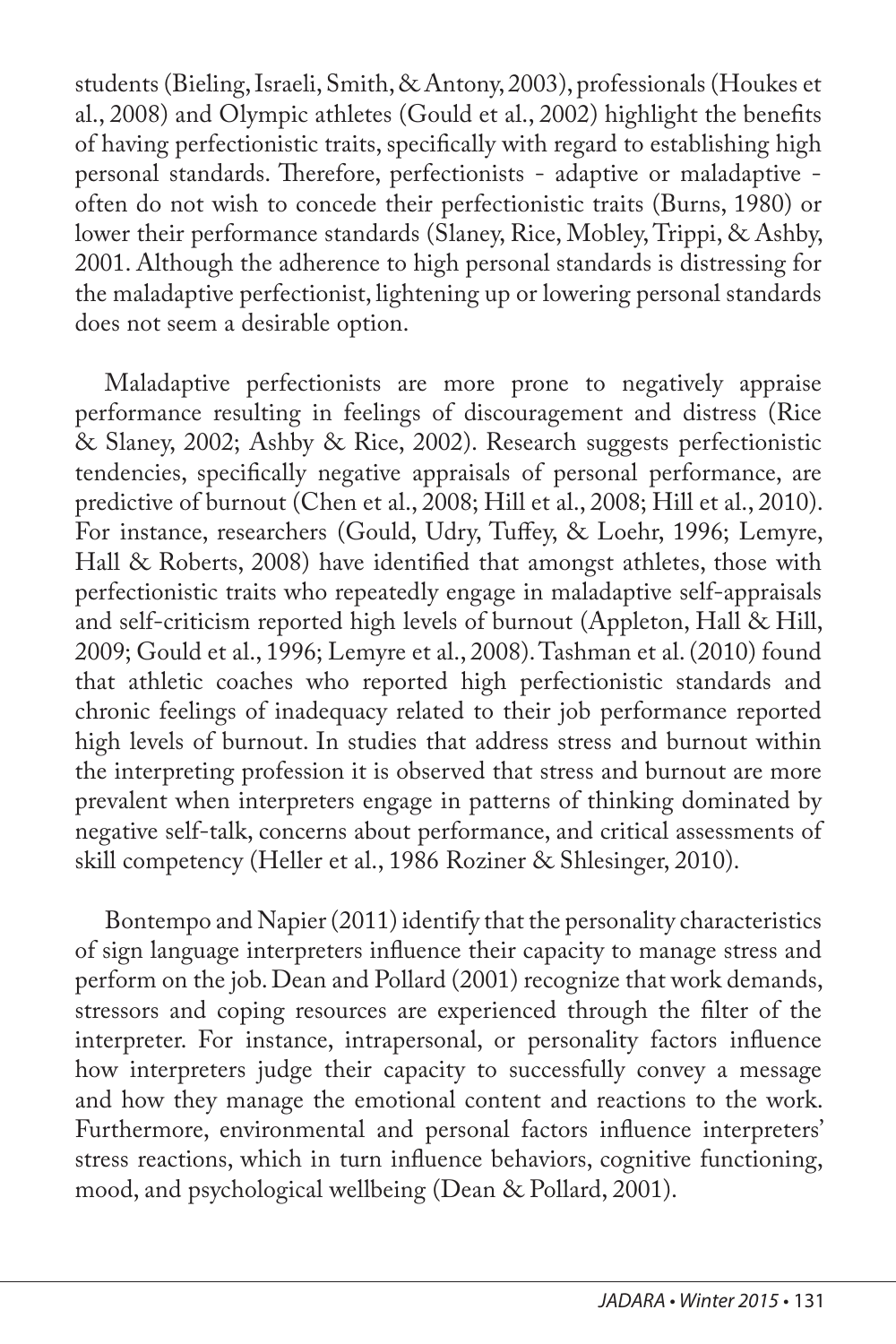Personality characteristics such as perfectionistic traits play a part in determining how successful interpreters are throughout training and at work (Bontempo & Napier, 2011). In research looking at the "soft skills," or personality traits that are helpful for the development of interpreting skills, conscientiousness, which includes the constructs of striving for achievement, efficiency, hard-work, and perfectionist traits, is identified as a significant predictor of occupational performance (Bontempo & Napier, 2011). These findings highlight the adaptive potential of conscientiousness and perfectionistic traits for sign language interpreters throughout their careers.

Researchers have identified conceptual links between perfectionism and the personality trait of conscientiousness. Rice and Ashby (2007) have empirically studied whether adaptive perfectionism as measured by the Almost Perfect Scale-Revised (APS-R) (Slaney et al., 2001) could be differentiated from seemingly related personality factors, such as the personality domain of Conscientiousness as measured on the NEO Five-Factor Inventory Form (NEO-FFI-S) (Costa & McCrae, 1992). When the scales related to the multidimensional construct of perfectionism were compared to the Five-Factor model of personality, a positive correlation was identified between the Conscientiousness scale of the NEO-FFI-S and adaptive perfectionistic traits as measured by the High Standards scale of the APS-R. These findings suggest that while there are distinct conceptual differences between perfectionistic traits and the personality traits of conscientiousness there are significant conceptual points of overlap.

Perfectionistic traits, adaptive or maladaptive, have bearing on interpreting, positively or negatively. Research findings emphasize that perfectionistic traits and striving for achievement assist interpreters in developing skills and achieving educational and professional goals (Bontempo & Napier, 2011). Additionally, adaptive perfectionistic traits appear advantageous with regard to work satisfaction and engagement. In contrast, hallmarks of maladaptive perfectionism disadvantage the interpreter. For instance, a primary stressor reported in samples of sign language and spoken language conference interpreters was perceived skill inadequacies, doubts about performance, and self-criticism in light of high professional standards (Heller et al., 1986; Roziner & Shlesinger, 2010). While these studies do not name the personality trait of maladaptive perfectionism, there is overlap with the construct, specifically with regard to interpreters reporting both high personal standards and self-criticism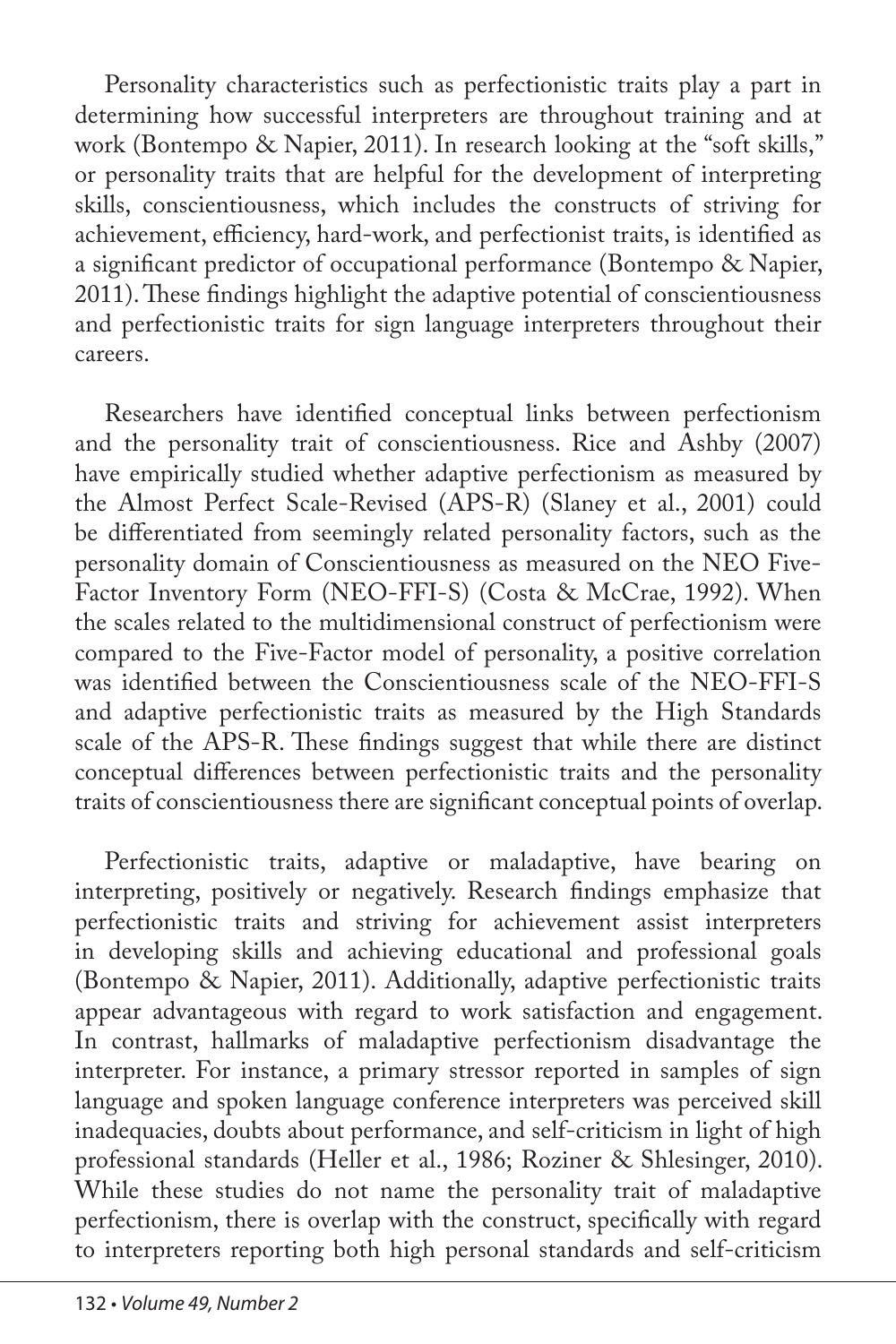regarding perceived job performance. Given that interpreting can be stressful and is likely more challenging for the maladaptive perfectionist, coping resources are an essential protective factor for professionals in the field.

### **Relationship between Perfectionism, Perceived Stress and Coping Resources**

According to the transactional model of stress (Lazarus, 1966) personality factors shape an individual's appraisal of demands and the capacity to effectively cope with stress. Within Lazarus's (1966) theoretical framework the perceived demands of a situation is either internal, such as perfectionistic standards or expectations regarding the completion of a task, or external, such as being asked by a supervisor to complete a work task (Matheny & McCarthy, 2000). Within this framework, stress is experienced by the individual when the perceived demands appear to exceed perceived resources (Lazarus & Folkman, 1984).

The stress and coping framework of Lazarus and Folkman (1984) distinguishes two phases of the stress appraisal process - the primary appraisal and the secondary appraisal. First, an individual is confronted with a demand. A primary appraisal occurs as an individual initially assesses the potential for challenge or stress and determines a subjective level of threat to his/her physical and psychological wellbeing. Second, the individual determines through a secondary appraisal how to cope with the assessed danger or challenge.

Lazarus's (1966) transactional model of stress and coping accounts for various factors influencing how an individual copes with stressors, such as issues of time (e.g., age of the individual, current circumstances) and type of stressful situations (e.g., life events or daily hassles). Lazarus (1966) distinguished between patterns of coping that incorporate healthy behaviors (e.g., diet and exercise; meditation) and non-healthy behaviors (e.g., dependence on drugs or alcohol). Lazarus (1966) also differentiates between coping strategies that are problem-focused, in which the individual attempts to confront or alter a stressor, and those strategies that are emotion-focused, in which the individual attempts to accept a particular stressor. For instance, more active coping approaches include resolving interpersonal conflicts, time management, use of humor and seeking out social support. In contrast, emotion-focused coping strategies include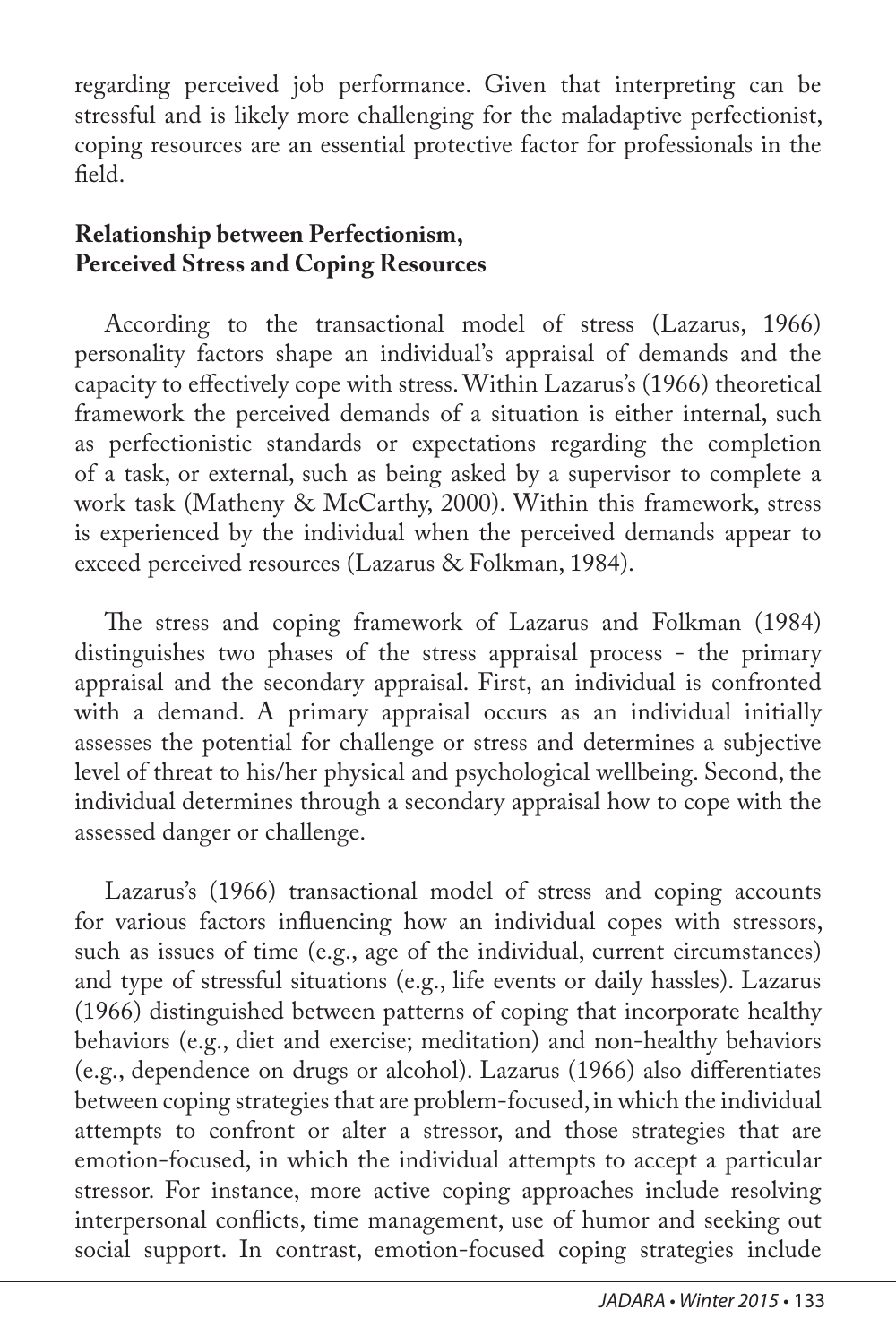suppressing distressing thoughts, discharging painful emotions, the use of substances and self-blame (Lazarus, 2007; Matheny & McCarthy, 2000).

Matheny and McCarthy (2000) describe coping resources as established traits, abilities and assets that are utilized as strategies for coping with stress. Coping resources buffer individuals from stressful daily hassles and life events and minimize the potentially detrimental effects of stressors as they occur (Matheny, Aycock, Curlette, & Junker, 2003; Lazarus, 2007). With adequate coping resources an individual experiences heightened self-confidence in their ability to manage situations - an awareness that serves as a protective factor against maladaptive outcomes (Matheny & McCarthy, 2000). Those individuals who are highly resourced with robust coping skills derive relief or protection from stressful events and are more apt to take risks and challenge themselves.

Flett and Hewitt (2002) use a diathesis-stress model to explained dysfunctional patterns that maladaptive perfectionists employ when appraising stressors. Individuals with maladaptive perfectionistic traits develop patterns of judging their performance as inadequate and are self-critical of their job performance, which produces, exaggerates, or prolongs stress responses. Maladaptive perfectionists engage in practices by which they self-handicap (stress generation); anticipate future failure or maintain a pessimistic future orientation (stress anticipation); cope poorly with stressors and therefore prolong stressful episodes through negative automatic thinking, self-blame, preservation, and rumination (stress perpetuation); and intensify the negative impact of stressful conditions by associating self-worth with job performance (stress enhancement). The primary problem with maladaptive perfectionists' pessimistic patterns of thinking is that it seems to magnify stress by perpetuating and reinforcing negative patterns of reacting to stress (Rice & Slaney, 2002).

Flett and Hewitt (2002) observe that while strong coping resources and effective strategies for managing stress are protective against the "perils of perfectionism" (p. 14), coping resources are often impaired and applied less effectively by the maladaptive perfectionist. Thus, maladaptive perfectionists assess their coping resources as insufficient, are less successful at using effective coping strategies for the purpose of stress reduction, are prone to negatively appraise their problem-solving capabilities, and utilize maladaptive strategies of coping (e.g., emotion-focused).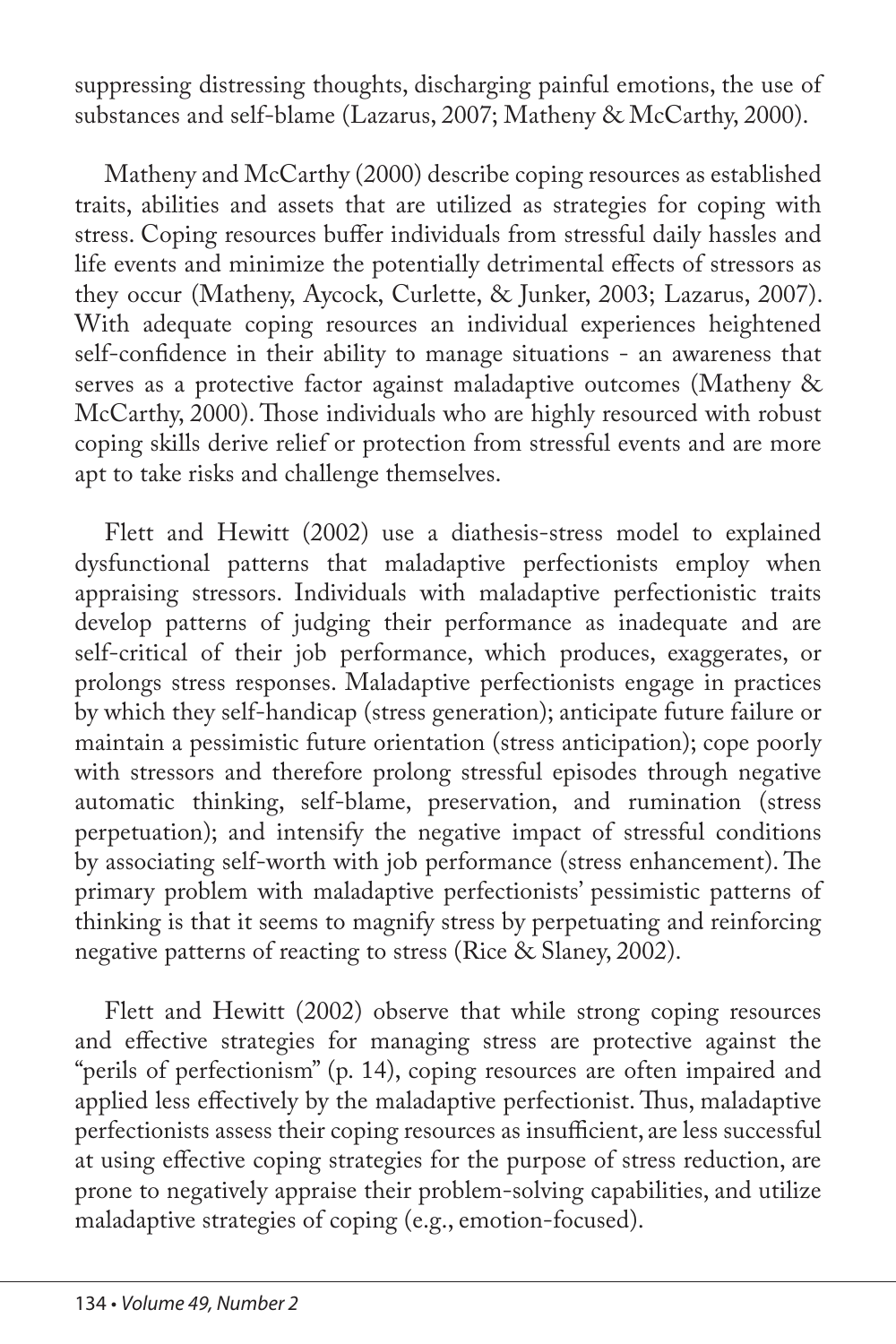For maladaptive perfectionists negative patterns of thinking and impaired coping skills result in increased psychological symptomatology. Maladaptive perfectionists are at greater risk of psychologically distress (O'Connor & O'Connor, 2003). Wei, Heppner, Russell, and Young (2006) identified that perfectionistic college students, with low levels of coping resources, were at greater risk for depression, anxiety, and emotional maladjustment. In another study, Rice and van Arsdale (2010) identified that maladaptive perfectionists had higher perceived stress scores and were more likely to utilize non-healthy coping strategies (e.g., alcohol use). Additionally, maladaptive perfectionists generally report lower perceptions of social support and utilize less effective strategies (e.g., avoidant coping) during times of stress (Rice & Slaney, 2002). In combination the research indicates that maladaptive perfectionists typically perpetuate distress through ongoing disabling self-criticism and lower levels of self-confidence.

# **Interventions**

In a study of sign language interpreters and burnout (Schwenke et al., 2014), perceived stress played a mediating role between maladaptive perfectionism and burnout. This suggests pessimistic thinking, specifically self-criticism, in light of high personal work standards, renders an interpreter vulnerable to burnout. Maslach (1982) identified that burnout leads to distress and impaired work quality. As an interpreter, if their job performance is impaired, the consumer is affected. Therefore, professionals are encouraged to improve self-awareness and engage in activate strategies for enhanced coping. To this end, it is recommended interpreters familiarize themselves with demand control schema for sign language interpreters (Dean &Pollard, 2001) and establish self-care strategies for managing stressors. Understanding the DC-S enhances an interpreter's capacity for self-reflection and because it is widely applied the model provides a common language amongst interpreters to process interpreting assignments. In addition to the model's utility for analyzing work conditions, DC-S is a means of ethical decision-making and assessment of intrapersonal and interpersonal stressors that can enhance an interpreter's job performance (Dean & Pollard, 2001).

Dean and Pollard (2013) recommend engagement in a reflective practice of supervision to mitigate psychological strain and burnout. Systematic supervision, which is distinguished from psychotherapy, includes the sharing of information with a trained supervisor to analyze work factors.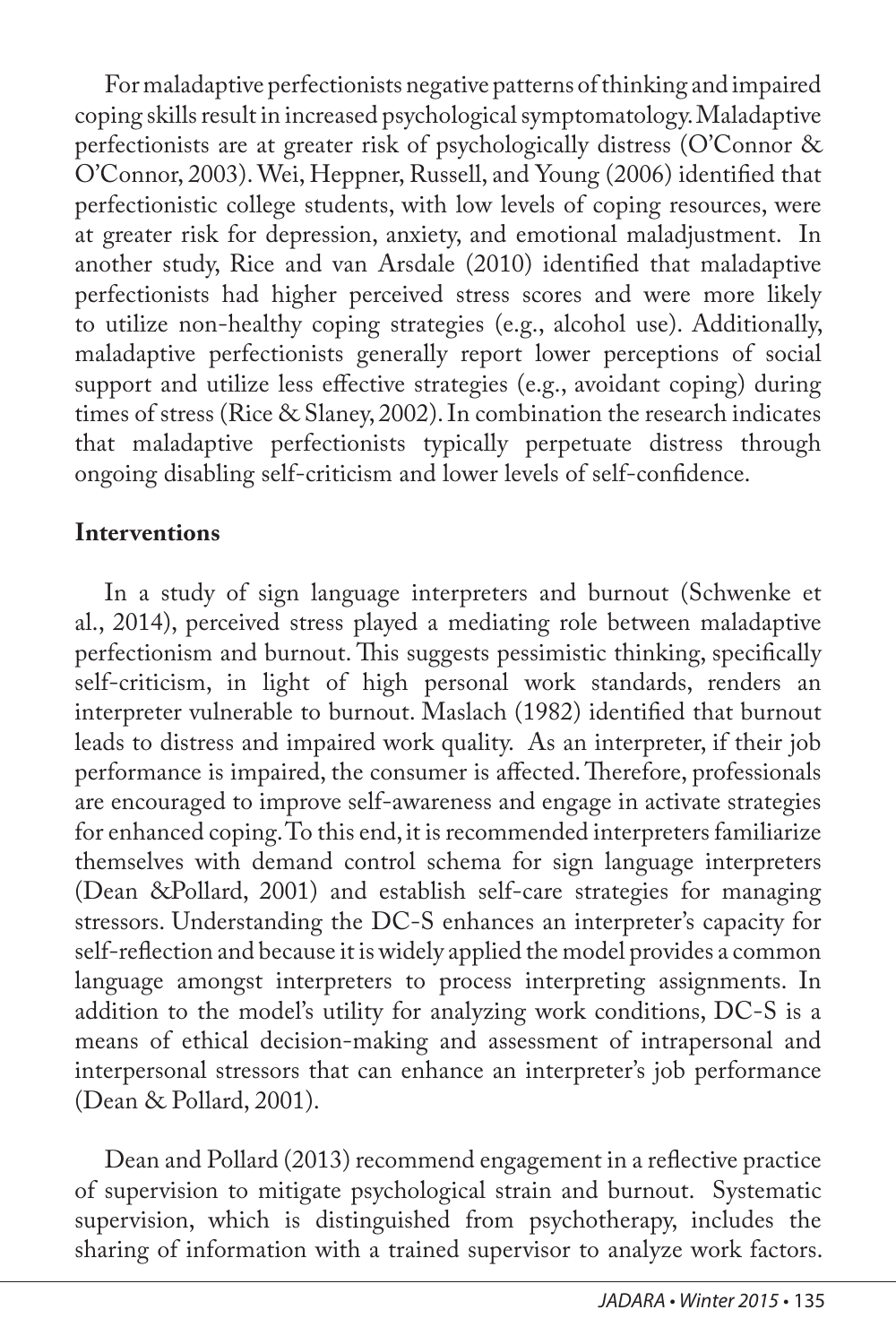Discussing one's interpreting work with others is thought to serve as an opportunity for interpreters to methodically address various demands such as personal, emotional and psychological reactions inherent in the work.

In a study by Bower (2013), interpreters with high rates of burnout were asked about ways to reduce the stressors identified in video relay interpreting. Several concerns were raised about business practices related to call volume, break time, policies, and management. With regard to interventions, survey participants reported that mitigating stress would be best accomplished through sharing their experiences with other interpreters through teaming, debriefing, and peer support.

# **Conclusion**

Chronic job stress in the profession of sign language interpreting is well documented and a national shortage of interpreters is blamed largely on the prevalence of physical disorders and burnout within the profession (Dean & Pollard, 2001; Qin et al., 2008; Schwenke et al., 2014). Bower (2013) provided evidence that video relay interpreters are particularly vulnerable to developing burnout due in part to issues related to managing the emotionally charged content of the work and various environmental concerns.

Personality plays an essential role in informing the stress and coping appraisal process (Lazarus & Folkman, 1984) and intrapersonal and interpersonal factors influence the interpreter's efficacy (Dean & Pollard, 2001). Interpreters striving for high standards may see their performance enhanced by adaptive perfectionistic traits (Bontempo & Napier, 2011) or hindered by negative appraisals of performance (Schwenke et al., 2014). Maladaptive perfectionists utilize coping strategies known to exacerbate and perpetuate the stress response (Flett &Hewitt, 2002). Maladaptive perfectionism is a personality characteristic consistently associated with burnout across a variety of professions (Freundenberger, 1974; Stoeber & Rennert, 2008; Tashman, et al., 2010).

Burnout in the interpreting profession is an issue of concern for educators, administrators, students, interpreters, and consumers. The above review of extant literature indicates that changes to training programs and the way we conceptualize supervision are needed. The work of Dean and Pollard (2013) substantiates the use of DC-S and the reflective practice of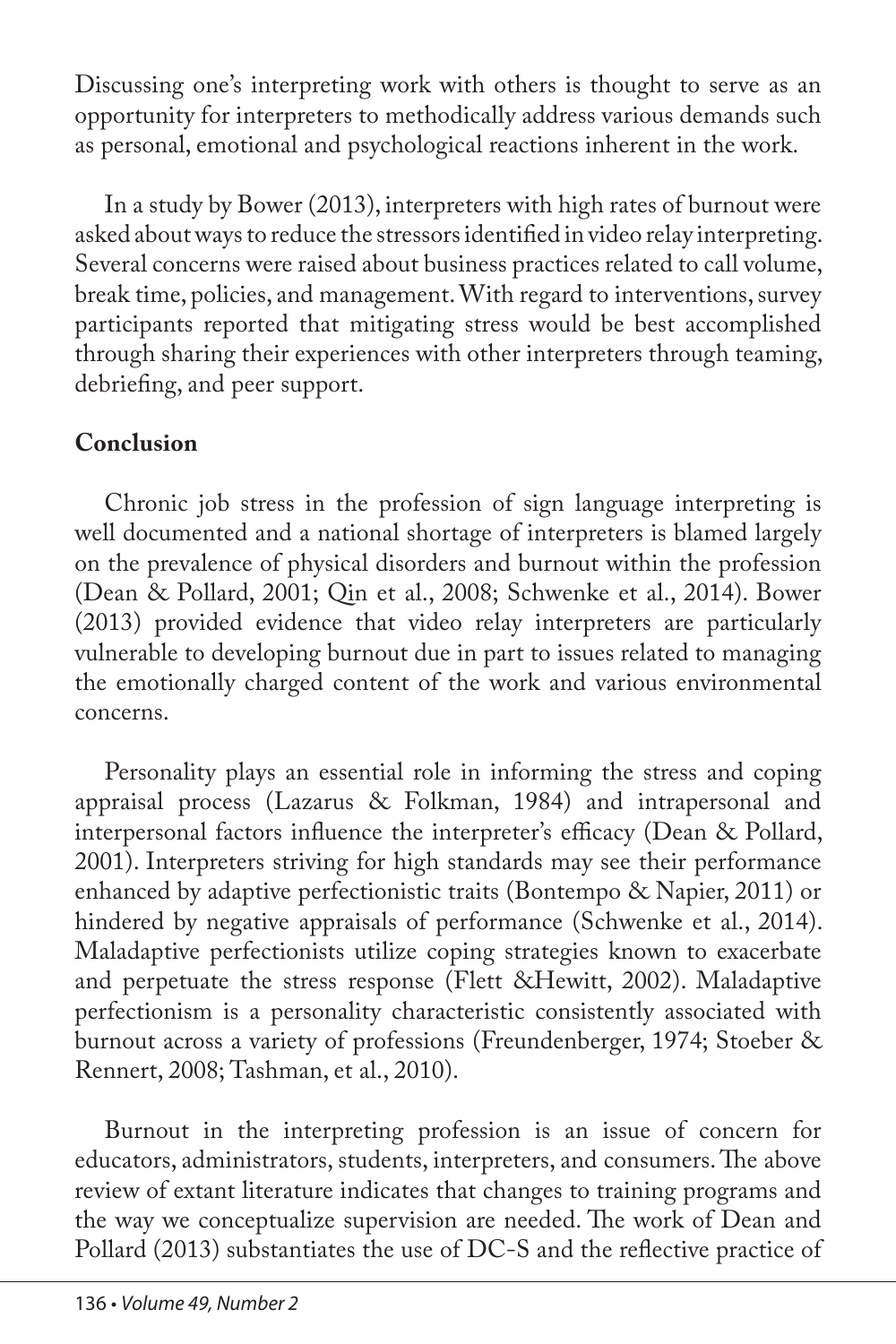supervision to mitigate the psychological effects of the interpreting work. Bower (2013) assessed interpreters and found that interpreters wanted more opportunities to team and debrief with others as a means to lower levels of stress. These findings suggest that allowing interpreters to talk about their work is collegial as well as preventative of burnout.

#### *Contact Information*

Tomina J. Schwenke, Ph.D. Georgia Regional Hospital at Atlanta 3073 Panthersville Road, Building 9-A, Decatur, GA 30034 (404) 640-8625 tomina.schwenke@mac.com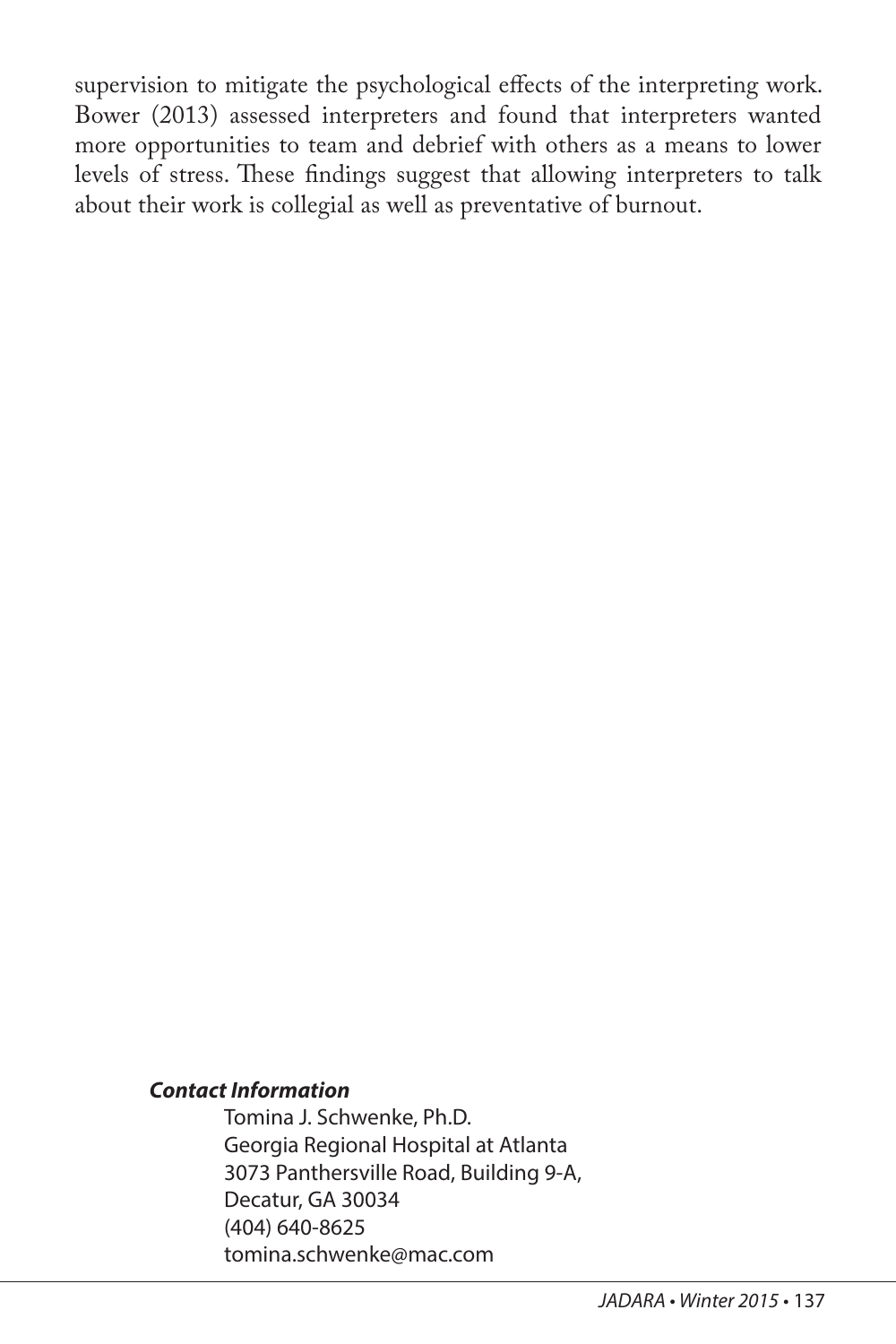# **References**

- Appleton, P. R., Hall, H. K., & Hill, A. P. (2009). The influence of perfectionism on junior-elite athlete burnout. *Psychology of Sport and Exercise, 10*, 457-465. doi: 10.1016/j.psychsport.2008.12.006
- Ashby, J. S., & Rice, K. G. (2002). Perfectionism, dysfunctional attitudes, and self-esteem: A structural equations analysis. *Journal of Counseling & Development, 80*(2), 197-203.
- Ashby, J. S., Rice, K. G., & Martin, J. (2006). Perfectionism, shame, and depressive symptoms. *Journal of Counseling & Development, 84*, 148- 156. doi: 10.1002/j.1556-6678.2006.tb00390.x
- Bieling, P. J., Israeli, A. L, Smith, J., & Antony, M. M. (2003). Making the grade: The behavioral consequences of perfectionism in the classroom. *Personality and Individual Differences, 35*, 163-178.
- Bontempo, K., & Napier, J. (2011). Evaluating emotional stability as a predictor of interpreter competence and aptitude for interpreting. *Interpreting, 13*(1), 85-105. doi: 10.1075/intp.13.1.06bon
- Bower, K. (2013). Stress and burnout in Video Relay Service Interpreting. *Registry of Interpreters for the Deaf Views*, *30*, 18-19.
- Branam, L. (1991). *Burnout in the interpreting profession*. Unpublished manuscript.
- Burns, D. D. (1980). The perfectionist's script for self-defeat. *Psychology Today, 14*, 34–52.
- Chang, E. C., Watkins, A. F., & Banks, K. H. (2004). How adaptive and maladaptive perfectionism relates to positive and negative psycho logical functioning: Testing a stress-mediation model in Black and White female college students. *Journal of Counseling Psychology, 51,*  93–102. doi: 10.1037/0022-0167.51.1.93
- Chen, L. H., Kee, Y. K., &Tsaim, Y. (2008). An examination of the dual model of perfectionism and adolescent athlete burnout: A shortterm longitudinal research. *Social Indicators Research, 91*, 189-201. doi: 10.1007/s11205-008-9277-9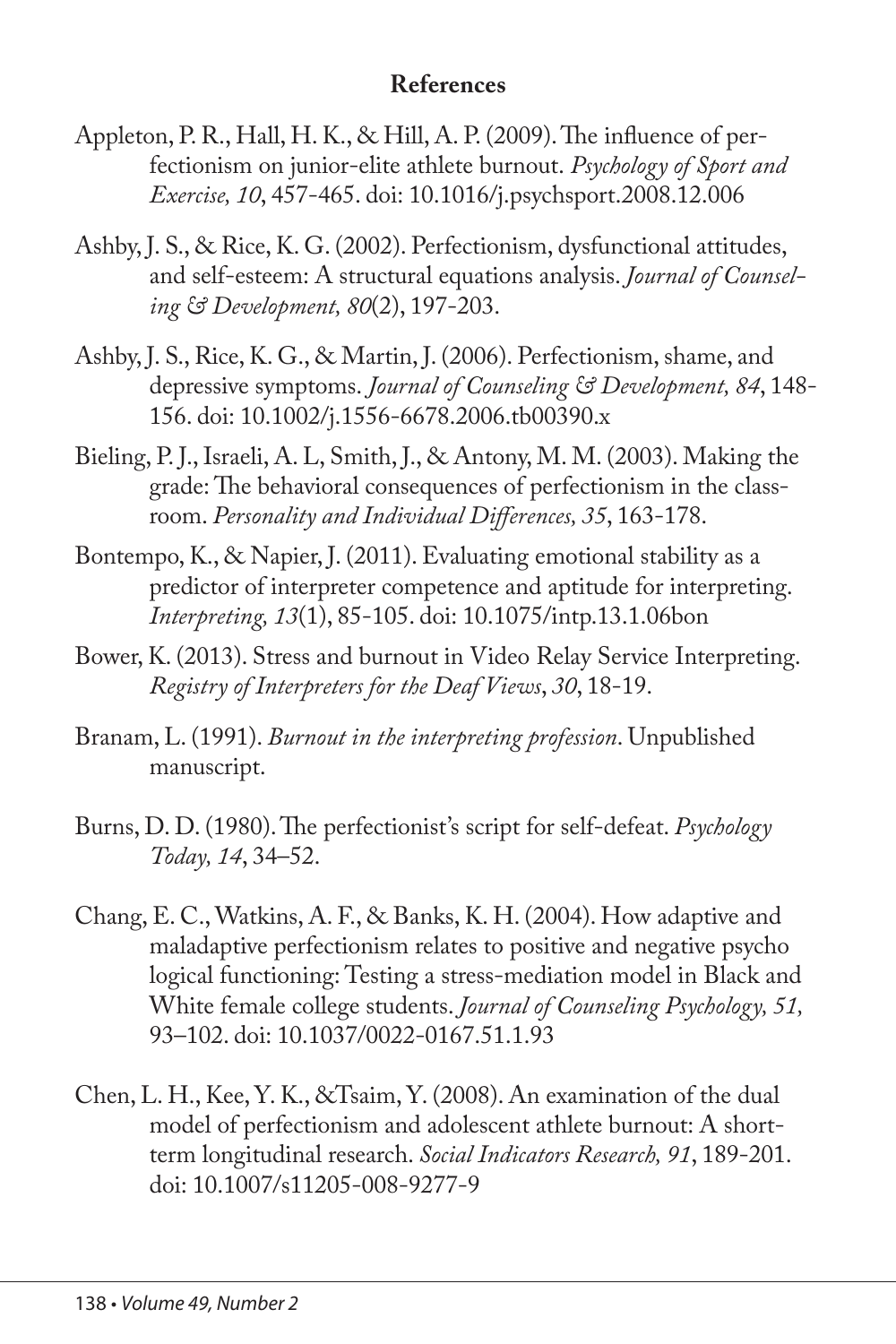- Costa, P. T., & McCrae, R. R. (1992). *NEO PI-R. Professional manual.* Odessa, FL: Psychological Assessment Resources, Inc.
- Dean, R., & Pollard, R. (2013). *The demand control schema: Interpreting as a practice profession.* North Charleston, SC: Create Space Independent Publishing Platform.
- Dean, R., & Pollard, R. (2010). RID research grant underscores occupational health risks: VRS and K-12 settings most concerning. *Registry of Interpreters for the Deaf Views*, *27*, 41-43.
- Dean, R., & Pollard, R. (2001). Application of demand-control theory to sign language interpreting: Implications for stress and interpreter training. *Journal of Deaf Studies and Deaf Education*, *6*, 1-13. doi: 10.1093/deafed/6.1.1
- Delisle, A., Lariviere, C., Imbeau, D., & Durand, M. (2005). Physical exposure of sign language interpreters baseline measures and reliability analysis. *European Journal of Applied Physiology, 94*, 448-460.
- Demerouti, E., Bakker, A. B., Nachreiner, F., & Schaufeli, W. B. (2001). The job demands-resources model of burnout. *Journal of Applied Psychology, 86* (2), 499-512. doi: 10.1037//0021-9010.86.3.499
- D'Souza, F., Egan, S. J., & Rees, C. S., (2011). The relationship between perfectionism, stress and burnout in clinical psychologists. *Behaviour Change, 28*, 17-28. doi: http://doi.org/10.1375/bech.28.1.17
- Egan, S. J., Wade, T. D., & Shafran, R. (2011). Perfectionism as a transdiagnostic process: A clinical review. *Clinical Psychology Review, 31*, 203-212. doi: 10.1016/j.cpr.2010.04.009
- Etzion, D., & Pines, A. (1986). Sex and culture in burnout and coping among human service professionals: A social psychological perspective, *Journal of Cross-Cultural Psychology, 17*, 191-209.
- Feuerstein, F., Carosella, A.M., Burrell, L. M., Marshal, L., & DeCaro, J. (1997). Occupational Upper Extremity Symptoms in Sign Language Interpreters: Prevalence and Correlates of Pain, Function, and Work Disability. *Journal of Occupational Rehabilitation, 7,* 187-205.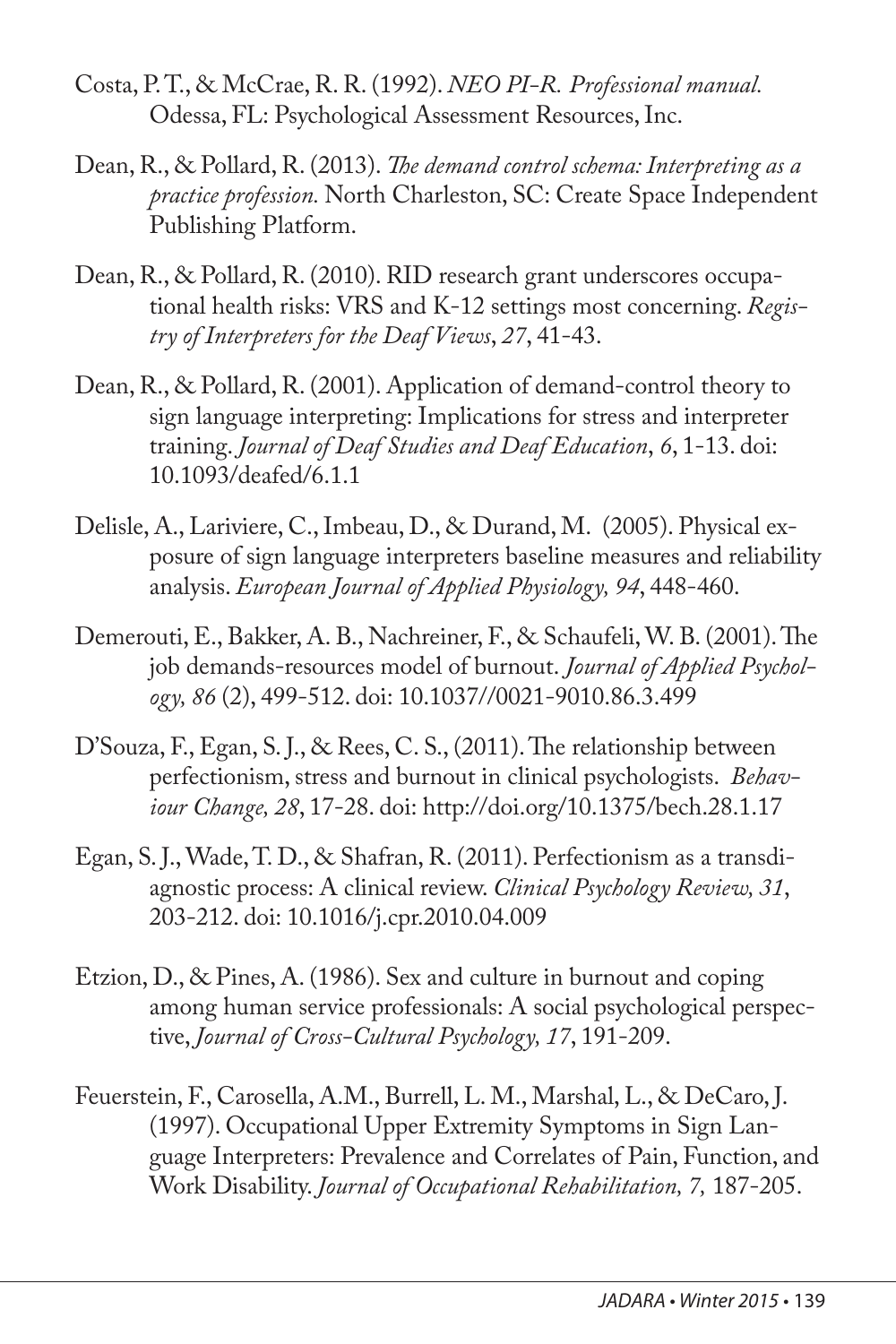- Flett, G. L., & Hewitt, P. L. (2002). Perfectionism and maladjustment: an overview of theoretical, definitional, and treatment issues. In P. L. Hewitt & G. L. Flett (Eds.), *Perfectionism: Theory, research, and treatment* (pp. 5-31). Washington, DC: American Psychological Association.
- Flett, J. R., Hewitt, P. L., & Dyck, D. G. (1989). Self-oriented perfectionism and learned resourcefulness in depression and self-esteem. *Personality and Individual Differences, 12,* 61-68.
- Freudenberger, H. J. (1974). Staff burnout. *Journal of Social Issues, 30*(1), 159-165.
- Frost, R. O., Benton, N., & Dowrick, P. W. (1990). Self-evaluations, videotape and dysphria. *Journal of Social and Clinical Psychology, 9,* 367- 374.
- Frost, R. O., Marten, P., Lahart, C., & Rosenblate, R. (1991). The development of perfectionism. *Cognitive Therapy and Research, 15,* 469-490.
- Gould, D., Dieffenbach, K., & Moffett, A. (2002). Psychological characteristics and their development in Olympic champions. *Journal of Applied Sport Psychology, 14,* 172-204.
- Gould, D., Udry, E., Tuffey, S., & Loehr, J. (1996). Burnout in competitive junior tennis players: A quantitative psychological assessment. *The Sport Psychologist*, *10*, 322-340.
- Grosch, W. N., & Olsen, D. C. (2000). Clergy burnout: An integrative approach. *Journal of Clinical Psychology, 56*, 619-632. doi: 10.1002/ (SICI)1097-4679 (2000005)
- Hamachek, D. E. (1978). Psychodynamics of normal and neurotic perfectionism. *Psychology, 15,* 27-33.
- Heller, B., Stansfield, M., Stark, G., & Langholtz, D. (1986). Sign language interpreter stress: An exploratory study. In *Proceedings of the 1985 Convention of the American Deafness and Rehabilitation Association*. Little Rock, AR: ADARA.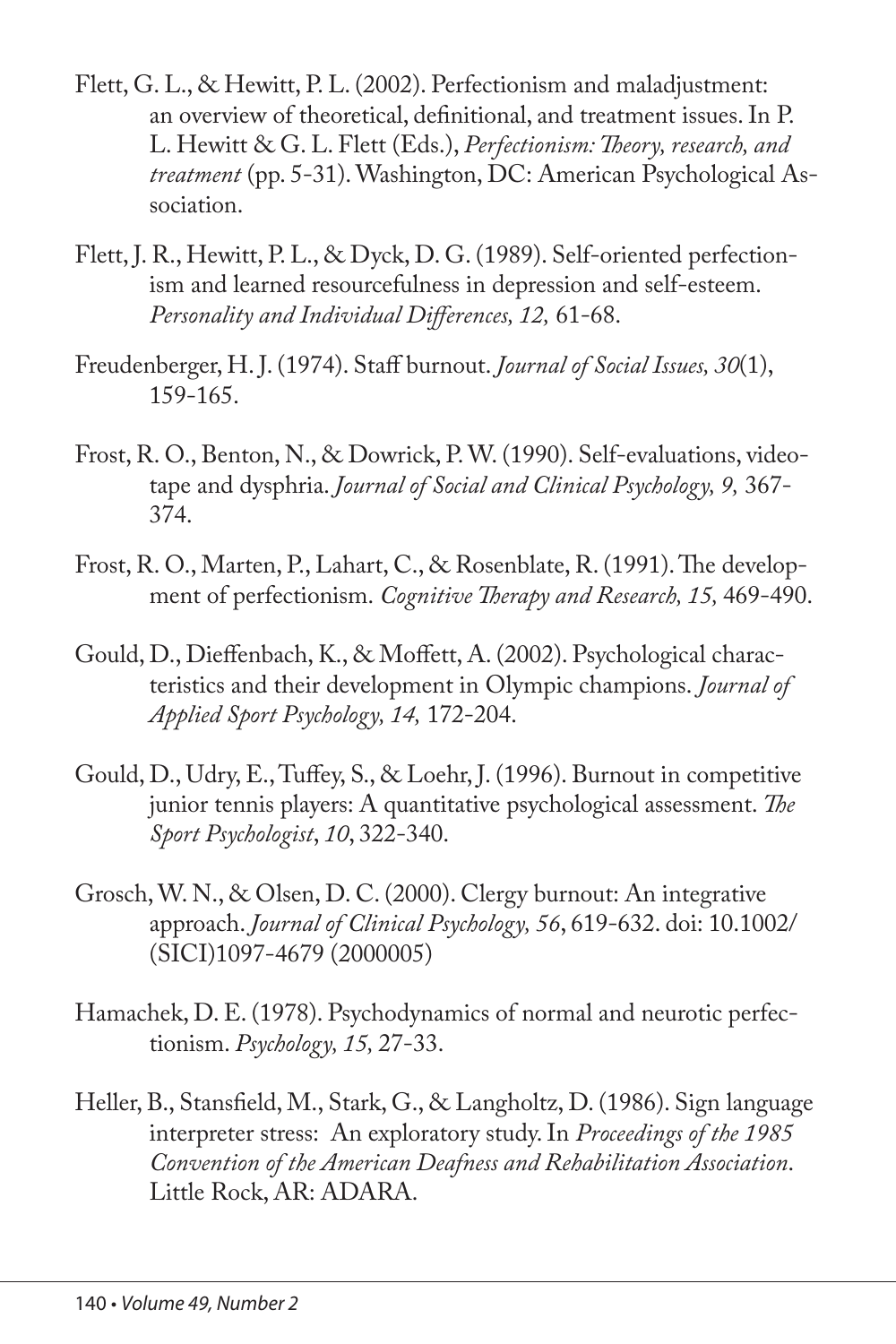- Hill, A. P., Hall, H. K., Appleton, P. R., & Kozub, S. A. (2008). Perfectionism and burnout in junior elite soccer players: The mediating influence of unconditional self-acceptance*. Psychology of Sport and Exercise*, *9*, 630-644.
- Hill, A. P., Hall, H. K., Appleton, P. R., & Murray, J. J. (2010). Perfectionism and Burnout in canoe polo and kayak slalom athletes: The mediating influence of validation and growth-seeking. *Psychology of Sport and Exercise, 24,* 16-34.
- Houkes, I., Winants, Y. H., & Twellaar, M. (2008). Specific determinants of burnout among male and female general practitioners: A crosslagged panel analysis, *Journal of Occupational and Organizational Psychology, 81*, 249-276. doi: 10.1348/096317907X218197
- Karasek, R., Brisson, C., Kawakami, N., Houtman, I., Bongers, P., & Amick, B. (1998). The Job Content Questionnaire (JCQ): An instrument for internationally comparative assessments of psychosocial job characteristics, *Job Occupational Health Psychology*, *3,* 322-55.
- Karasek, R. A. (1979). Job demands, job decision latitude, and mental strain: Implications for job redesign. *Administrative Science Quarterly*, *24,* 285-307.
- Kristensen, T. S., Borritz, M., Villadsen, E., & Christensen, K. B. (2005). The Copenhagen Burnout Inventory: A new tool for the assessment of burnout. *Work & Stress, 19*, 192-207. doi: 10.1080/02678370500297720
- Lazarus, R. S. (2007). Stress and emotion: A new synthesis. In A. Monat, R. S. Lazarus, & G. Reevy (Eds.), *The Praeger Handbook on Stress and Coping* (pp. 33-51). Westport, CT: Praeger Publishers.
- Lazarus, R. S. (1966). *Psychological Stress and the Coping Process*. New York, NY: McGraw-Hill.
- Lazarus, R. S., & Folkman, S. (1984). *Stress, Appraisal and Coping*. New York, NY: Springer.
- Lemyre, P. N., Hall, H.K., & Roberts, G. C. (2008). A social cognitive approach to burnout in elite athletes. *Scandinavian Journal of*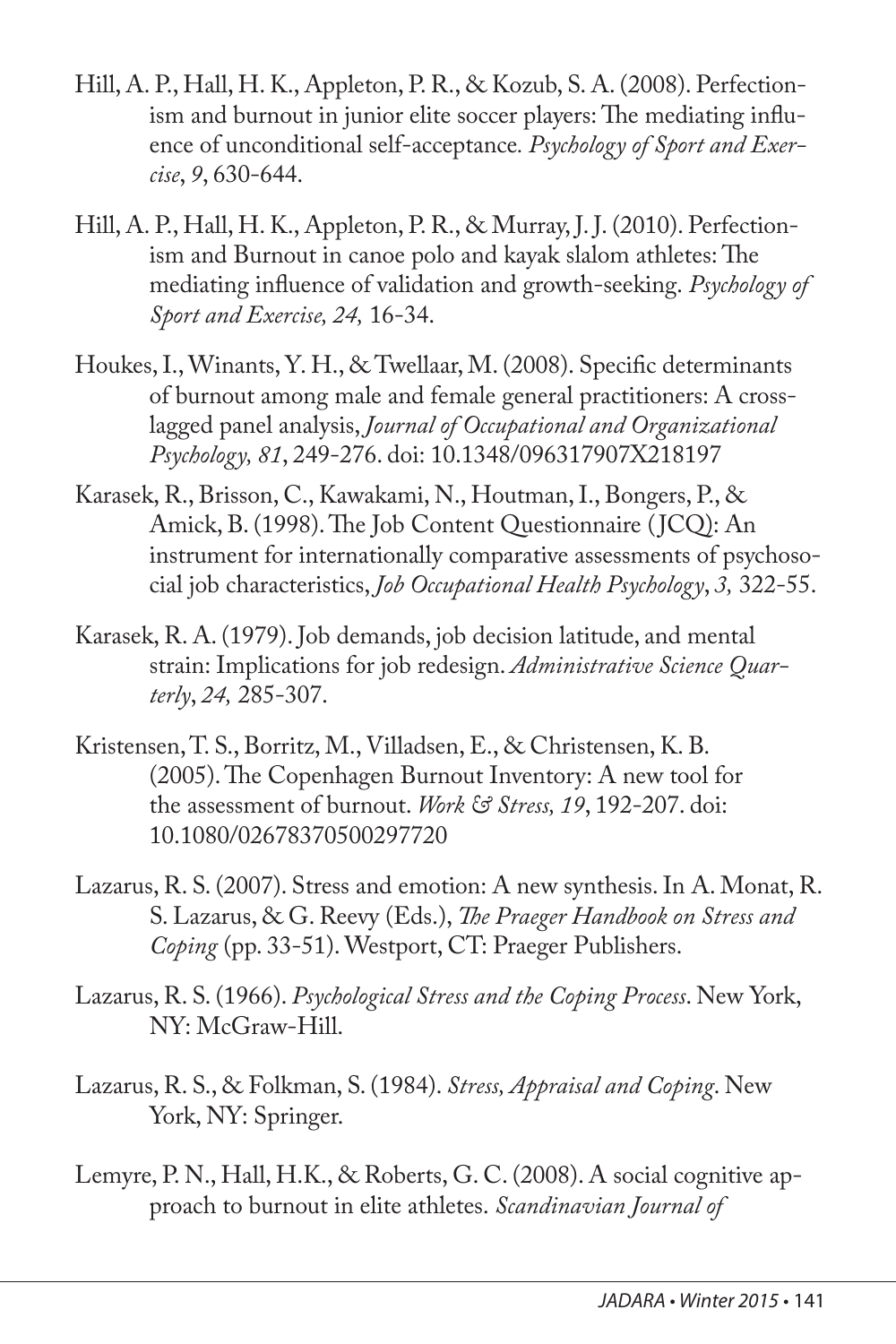*Medicine & Science in Sports.18*, 221-234.doi: 10.1016/ j.psychsport.2008.12.006

- Martin, J. L., & Ashby, J. S. (2004). Perfectionism and fear of intimacy: Implication for relationships. *Family Journal-Counseling & Therapy for Couples & Families, 12*, 368-374.
- Maslach, C. (1982). Burnout: The cost of caring. Englewood Cliffs, NJ: Prentice-Hall.
- Maslach, C., & Leiter, M. P. (1997, 2008). *The truth about burnout: how organizations cause personal stress and what to do about it (2nd ed.)*. San Francisco, CA: Jossey-Bass.
- Matheny, K. B., & McCarthy, C. J. (2000) *Write your own prescription for stress*. Oakland, CA: New Harbinger Publications, Inc.
- Matheny, K. B., Aycock, D. W., Curlette, W. K., & Junker, G. N. (2003). The Coping Resources Inventory for Stress: A measure of perceived resourcefulness. *Journal of Clinical Psychology, 59,* 1261-1277.
- Mitchelson, J. K., & Burns, L. R. (1998). Career mothers and perfectionism: Stress at work and at home. *Personality and Individual Differences*, *25,* 477-485. doi: 10.1016/S0 191-8869(98)00069-5
- O'Connor, R. C., & O'Connor, D. B. (2003). Predicting hopelessness and psychological distress: The role of perfectionism and coping. *Journal of Counseling Psychology*, *50*(3), 362-372. doi: 10.1037/0022- 0167.50.3.362
- Qin, J., Marshall, M., Mozrall, J., & Marschark, M. (2008). Effects of pace and stress on upper extremity kinematic responses in sign language interpreters. *Ergonomics, 51*, 274-289. doi: 10.1080/00140130701617025
- Registry of Interpreters for the Deaf, Inc. (2012). Retrieved from http:// www.rid.org
- Rice, K. G., & van Arsdale, A. C. (2010). Perfectionism, perceived stress, drinking to cope, and alcohol-related problems among college students. *Journal of Counseling Psychology*, *57*(4), 439-450. doi: 10.1037/ a0020221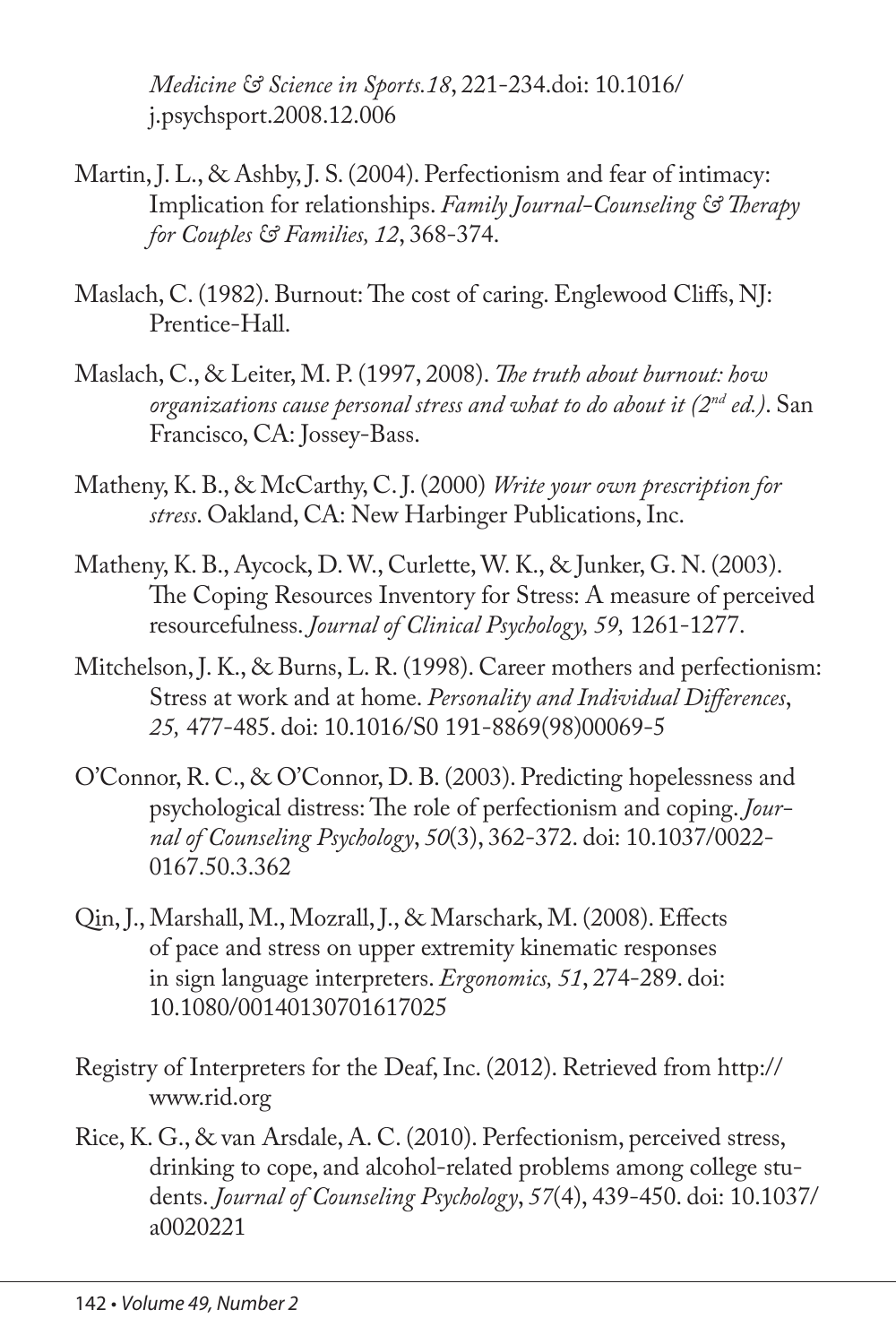- Rice, K. G., & Slaney, R. (2002). Clusters of perfectionists: Two studies of emotional adjustment and academic achievement. *Measurement and Evaluation in Counseling and Development (American Counseling Association)*, *35*, 35-48.
- Roziner, I., & Shlesinger, M. (2010). Much ado about something remote. *Interpreting 12*, 214-247. doi: 10.1075/intp.12.2.05roz
- Schaufeli, W.B., & Bakker, A. B. (2004). Job demands, job resources, and their relationship with burnout and engagement: A multi-sample study. *Journal of Organizational Behavior*, *25*, 293-315.
- Schwenke, T. J., Ashby, J. S. & Gnilka, P. B. (2014). Sign language interpreters and burnout: The effects of perfectionism, perceived stress, and coping resources. *Interpreting* 16 (2), 209-232. doi:10.1075/ intp.16.2.04sch
- Shirom, A. (1989). Burnout in work organizations. In C. L. Cooper and I. Roberson (Eds.), *International review of industrial and organizational psychology* (pp. 25-48). New York, NY: John Wiley & Sons.
- Slaney, R. B., Rice, K. G., Mobley, M., Trippi, J., & Ashby, J. S. (2001). The Revised Almost Perfect Scale. *Measurement and Evaluation in Counseling and Development*, *34*(3), 130-145.
- Stoltz, K., & Ashby, J. S. (2007). Perfectionism and lifestyle: Personality differences among adaptive perfectionists, maladaptive perfectionists, and non-perfectionists. *Journal of Individual Psychology*, *63*, 414-423.
- Stoeber, J., & Otto, K. (2006). Positive conceptions of perfectionism: Approaches, evidence, challenge. Personality and Social Psychology Review, *10*, 295-319.doi: 10.1207/s15327957pspr1004\_2
- Stoeber, J., & Rennert, D. (2008). Perfectionism in school teachers: Relations with stress appraisal, coping styles, and burnout. *Anxiety, Stress, & Coping, 21*(1), 37-53. doi: 10.1080/10615800701742461
- Swartz, D. B. (1999). *Job satisfaction of interpreters for the deaf*. Unpublished doctoral dissertation, Minneapolis, Capella University.
- Tashman, L. S., Tenenbaum, G., & Eklund, R. (2010). The effect of perceived stress on the relationship between perfectionism and